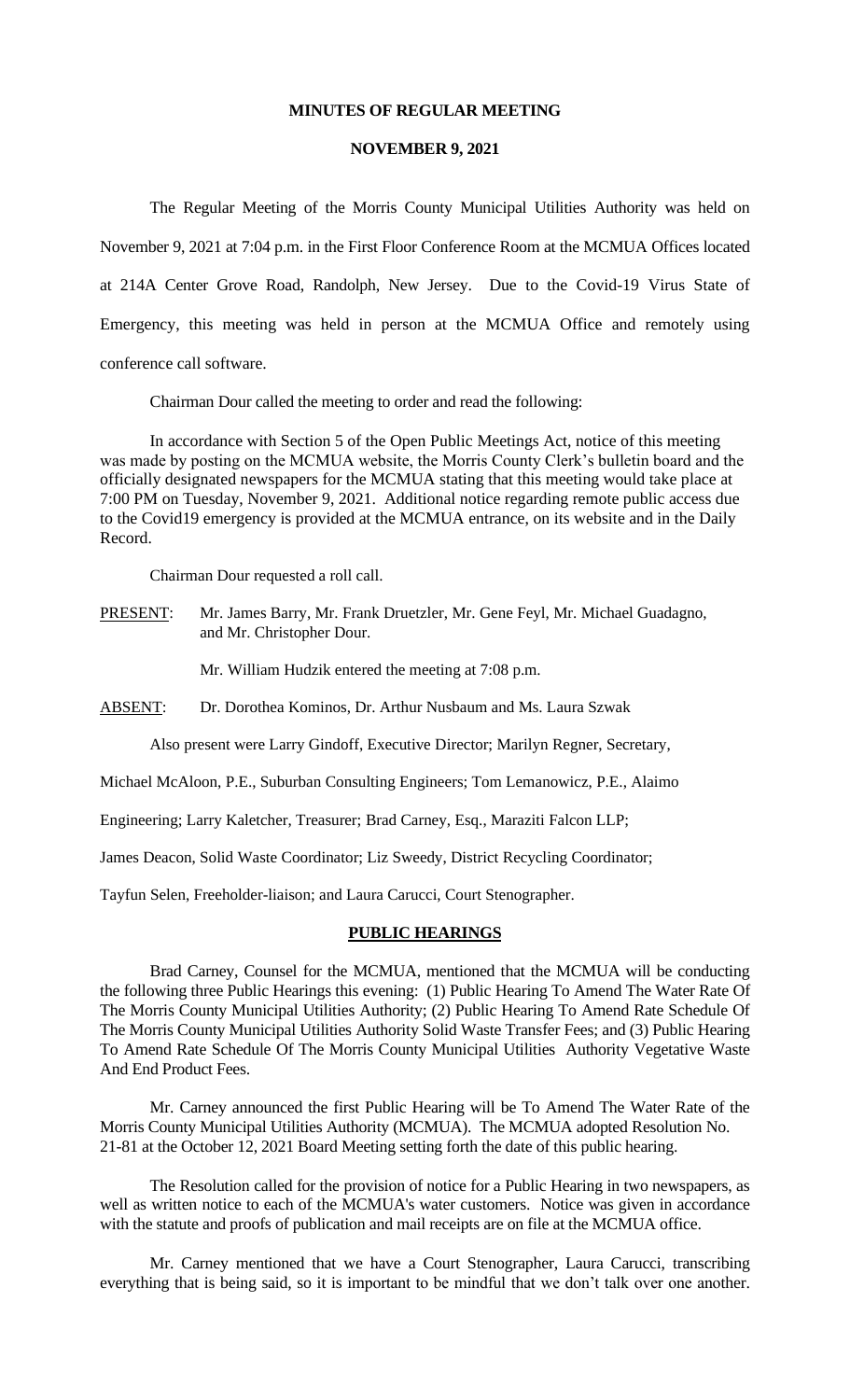Mr. Carney read into the record exhibits that have been pre-marked. Mr. Carney stated that we are going to call on the Treasurer and the MCMUA Water Consulting Engineer as witnesses for presentations and testimony. Mr. Larry Kaletcher, Treasurer, was sworn in and proceeded with the presentation of his statement into the record as a basis for the establishment of the proposed new rate schedule.

(Mr. Hudzik entered the meeting at 7:08 p.m.)

 Mr. Michael McAloon, MCMUA Water Consulting Engineer, was sworn in and proceeded with the presentation of his statement into the record as a basis for the establishment of the proposed new rate schedule. Members of the Authority were invited to ask questions regarding the testimonies. There were no questions from the Board. Seeing no comments, Mr. Carney opened the hearing to questions from the Public. There were no members from the Public present.

At this time, Mr. Carney recommended that the Chairman ask the Board to consider Resolution No. 21-84, which is a Resolution to Amend the Water Rate Rate Of The Morris County Municipal Utilities Authority increasing the water rate by four and three-quarters percent (4.75%) as testified by Mr. Kaletcher and Mr. McAloon from \$2,838 per million gallons to \$2,973 per million gallons.

Chairman Dour asked for the Board's approval of Resolution No. 21-84:

#### **RESOLUTION NO. 21-84 RESOLUTION TO AMEND WATER RATE OF MORRIS COUNTY MUNICIPAL UTILITIES AUTHORITY**

WHEREAS, the Morris County Municipal Utilities Authority ("the Authority") is authorized by the Municipal and County Utilities Authorities Law (N.J.S.A. 40:14B-1 et seq.) to establish rents, rates, fees and other charges and to amend the same from time to time so that the revenues of the Authority will at all times be adequate to pay the expenses of operation and maintenance of the Authority System including reserves, insurance, extensions and replacements, debt service, if any, and to maintain such reserves or sinking funds therefor as may be required by the terms of any contract or as may be deemed necessary or desirable by the Authority; and

WHEREAS, the Authority has determined that there is a need to amend the water rate charged by the Authority; and

WHEREAS, the Authority adopted a Resolution No. 21-81 on October 12, 2021 to provide for the amendment of the rate of the Authority; and

WHEREAS, the Authority desires to amend the base rate from \$2,838.00 to \$2,973.00 per million gallons; and

WHEREAS, the Authority caused Notice to be given in accordance with N.J.S.A. 40:14B-23 of a hearing on the proposed amended rate; and

WHEREAS, a hearing was held at the Authority Meeting of even date herewith; and

Whereas, testimony regrinding reasonableness and necessity of the proposed increase was submitted by Larry Kaletcher, Treasurer, MCMUA and Michael McAloon, P.E., MCMUA Water Consulting Engineer; and

WHEREAS, the Authority has considered the matter and has determined that the proposed amendment to the rate is necessary and reasonable.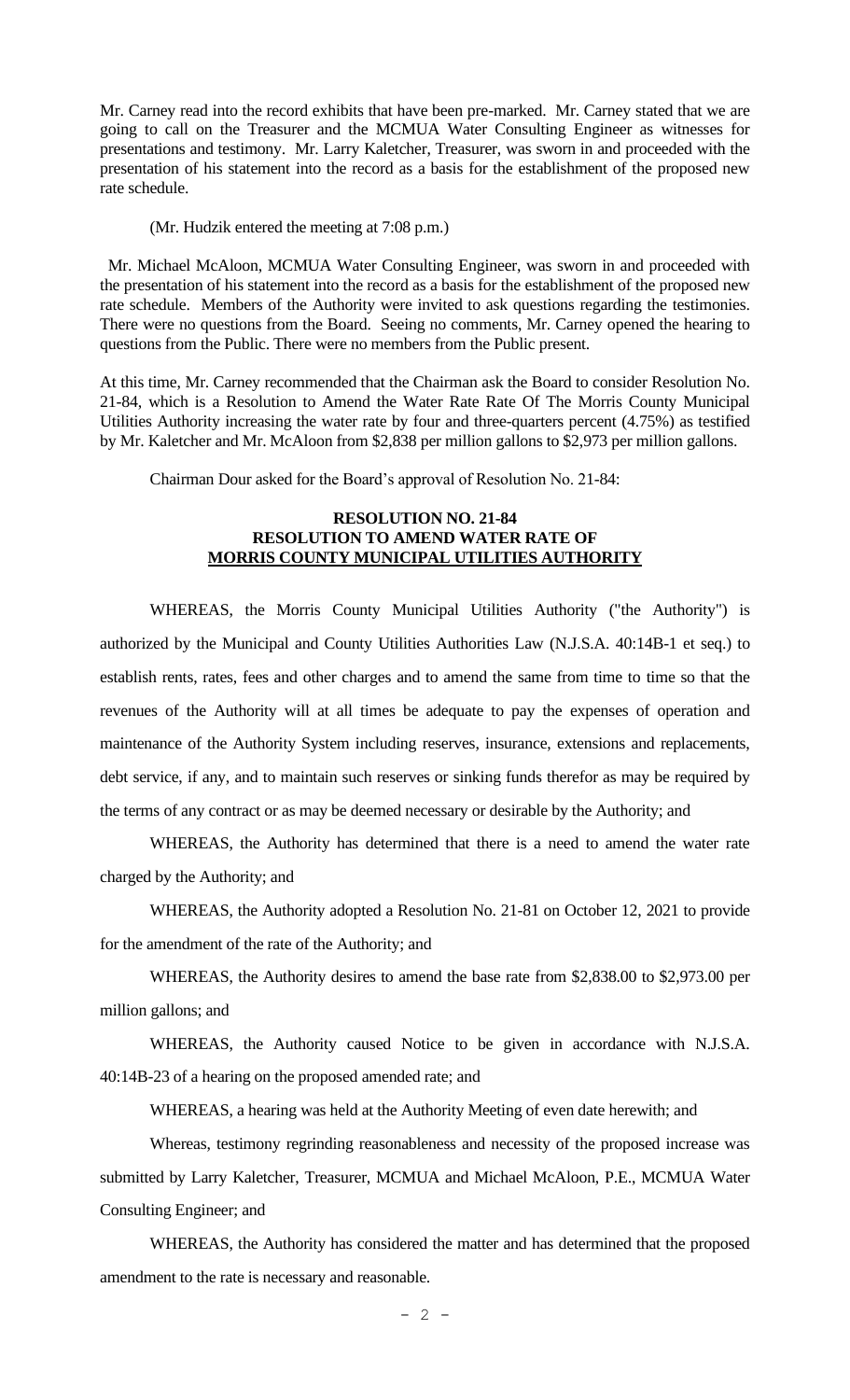NOW, THEREFORE, BE IT RESOLVED by the Morris County Municipal Utilities Authority in the County of Morris and State of New Jersey on this 9th day of November, 2021 as follows:

- 1. The base rate to be charged by the Authority for the provision of water is hereby amended to be \$2,973.00 per million gallons (MG).
- 2. This Resolution shall take effect as provided by law and the rate established hereby shall become effective on January 1, 2022.

# **C E R T I F I C A T I O N**

I hereby certify that the foregoing Resolution was adopted by the Morris County

Municipal Utilities Authority, at a Regular Meeting held on November 9, 2021.

## MORRIS COUNTY MUNICIPAL UTILITIES AUTHORITY

 $By:$ 

Christopher Dour, Chairman

ATTEST:

\_\_\_\_\_\_\_\_\_\_\_\_\_\_\_\_\_\_\_\_\_\_\_\_\_\_\_\_ Marilyn Regner, Secretary

MOTION: Mr. Hudzik made a Motion to amend water rate of Morris County Municipal Utilities Authority to \$2,973 per million gallons and Mr. Druetzler seconded the Motion.

ROLL CALL: AYES: 6 NAYES: NONE ABSTENTIONS: NONE

Mr. Carney announced the second Public Hearing will be To Amend Rate Schedule of the Morris County Municipal Utilities Authority. The MCMUA adopted Resolution No. 21-82 at the October 12, 2021 Board Meeting setting forth the date of this public hearing.

The Resolution called for the provision of notice for a Public Hearing in two newspapers, as well as written notice to the Clerk of each municipality served by the Authority. Notice was given in accordance with the statute and proofs of publication and mail receipts are on file at the MCMUA office.

Mr. Carney read into the record exhibits that have been pre-marked. Mr. Carney stated that we are going to call on the Treasurer and the Solid Waste Coordinator as witnesses for presentations and testimony. Mr. Larry Kaletcher, Treasurer, was sworn in and proceeded with the presentation of his statement into the record as a basis for the establishment of the proposed new rate schedule. Mr. James Deacon, Solid Waste Coordinator, was sworn in and proceeded with the presentation of his statement into the record as a basis for the establishment of the proposed new rate schedule. Members of the Authority were invited to ask questions regarding the testimonies. There were no questions from the Board. Seeing no comments, Mr. Carney opened the hearing to questions from the Public. There were no members from the Public present.

At this time, Mr. Carney recommended that the Chairman ask the Board to consider Resolution No. 21-85, which is a Resolution to Amend the Rate Schedule Of The Morris County Municipal Utilities Authority – Solid Waste Transfer Fees as testified by Mr. Deacon.

Chairman Dour asked for the Board's approval of Resolution No. 21-85: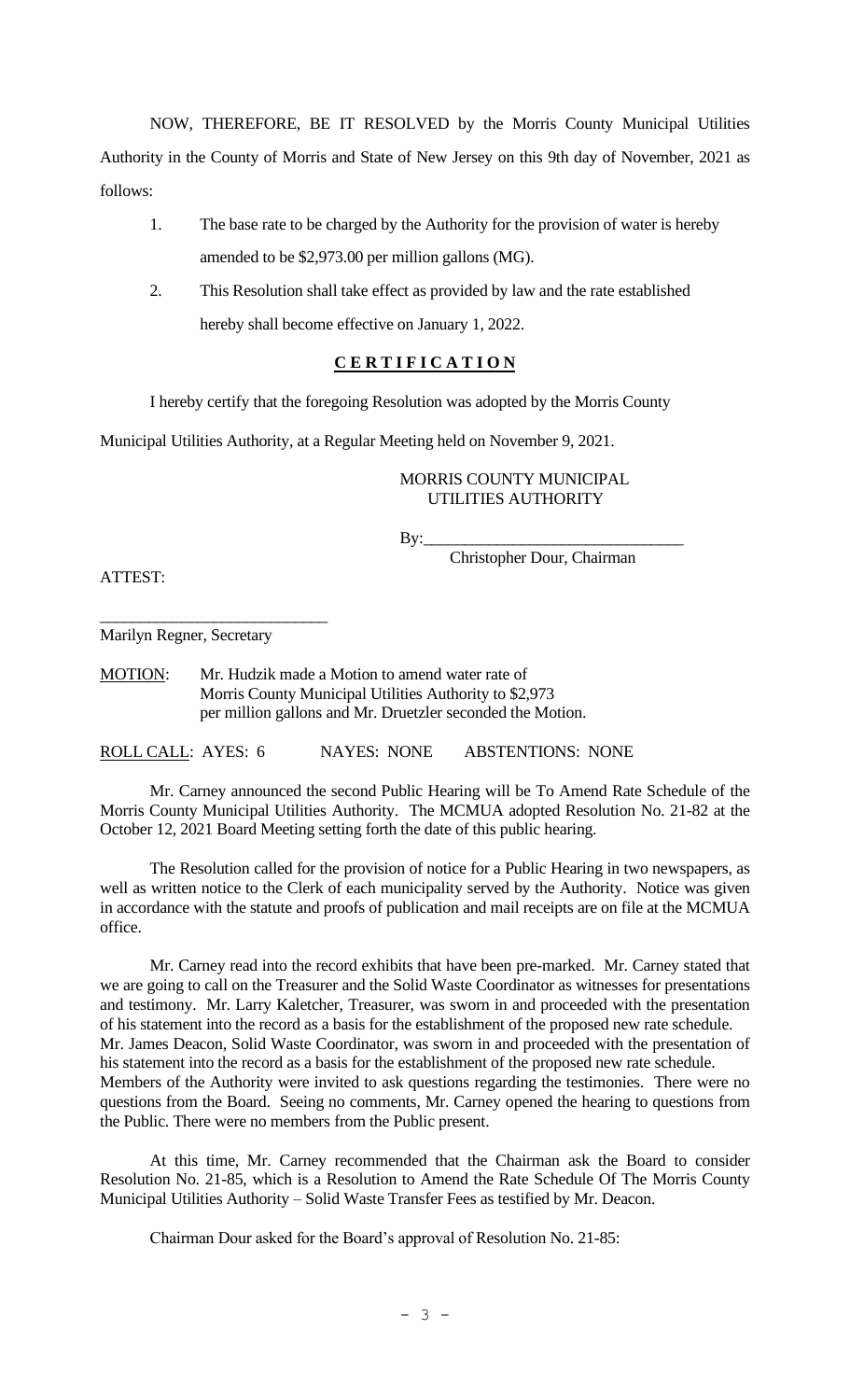# **RESOLUTION NO. 21-85 RESOLUTION TO AMEND RATE SCHEDULE OF THE MORRIS COUNTY MUNICIPAL UTILITIES AUTHORITY TARIFF TO ADJUST TIPPING FEES FOR 2022**

**WHEREAS**, the Morris County Municipal Utilities Authority ("MCMUA") owns two transfer stations which are used for the disposal of all waste types 10, 13, 13C, 23, 25 and 27 generated within Morris County, NJ; and

**WHEREAS**, the rates for the disposal of waste types 10, 13, 13C, 23, 25 and 27 generated within Morris County, NJ are set forth in a Tariff, said Tariff having been approved by the New Jersey Department of Environmental Protection; and

**WHEREAS**, the MCMUA conducted a Public Hearing on November 9, 2021, at which time testimony was provided by Larry Kaletcher, MCMUA Treasurer and James E. Deacon that the increase in the rate for the disposal of all waste types is reasonable and necessary; and

**WHEREAS**, the MCMUA seeks to amend the rates of waste types 10, 13, 13C, 23, 25 and 27 from the previous tip fee of \$101.50/ton to a tip fee of \$102.50/ton with these amended rates becoming effective January 1, 2022; and

**WHEREAS**, this adjustment shall be included in MCMUA's Tariff and communicated to the New Jersey Department of Environmental Protection.

**NOW, THEREFORE, BE IT RESOLVED** by the Morris County Municipal Utilities

Authority, in the County of Morris, State of New Jersey on this 9th day of November, 2021 as follows:

- 1) The rates of waste types 10, 13, 13C, 23, 25 and 27 is hereby amended from the previous tip fee of \$101.50/ton to a tip fee of \$102.50/ton.
- 2) This Resolution shall take effect as provided by law and the rate established by this Resolution shall become effective on January 1, 2022.

# **CERTIFICATION**

I hereby certify that the foregoing Resolution was adopted by the Morris County

Municipal Utilities Authority at the Regular Meeting held on November 9, 2021.

## MORRIS COUNTY MUNICIPAL UTILITIES AUTHORITY

By:\_\_\_\_\_\_\_\_\_\_\_\_\_\_\_\_\_\_\_\_\_\_\_\_\_\_\_\_

Christopher Dour, Chairman

ATTEST:

\_\_\_\_\_\_\_\_\_\_\_\_\_\_\_\_\_\_\_\_\_\_\_ Marilyn Regner, Secretary

MOTION: Mr. Guadagno made a Motion to amend Rate Schedule of Morris County Municipal Utilities Authority – Solid Waste Transfer Station Fees and Mr. Hudzik seconded the Motion.

ROLL CALL: AYES: 6 NAYES: NONE ABSTENTIONS: NONE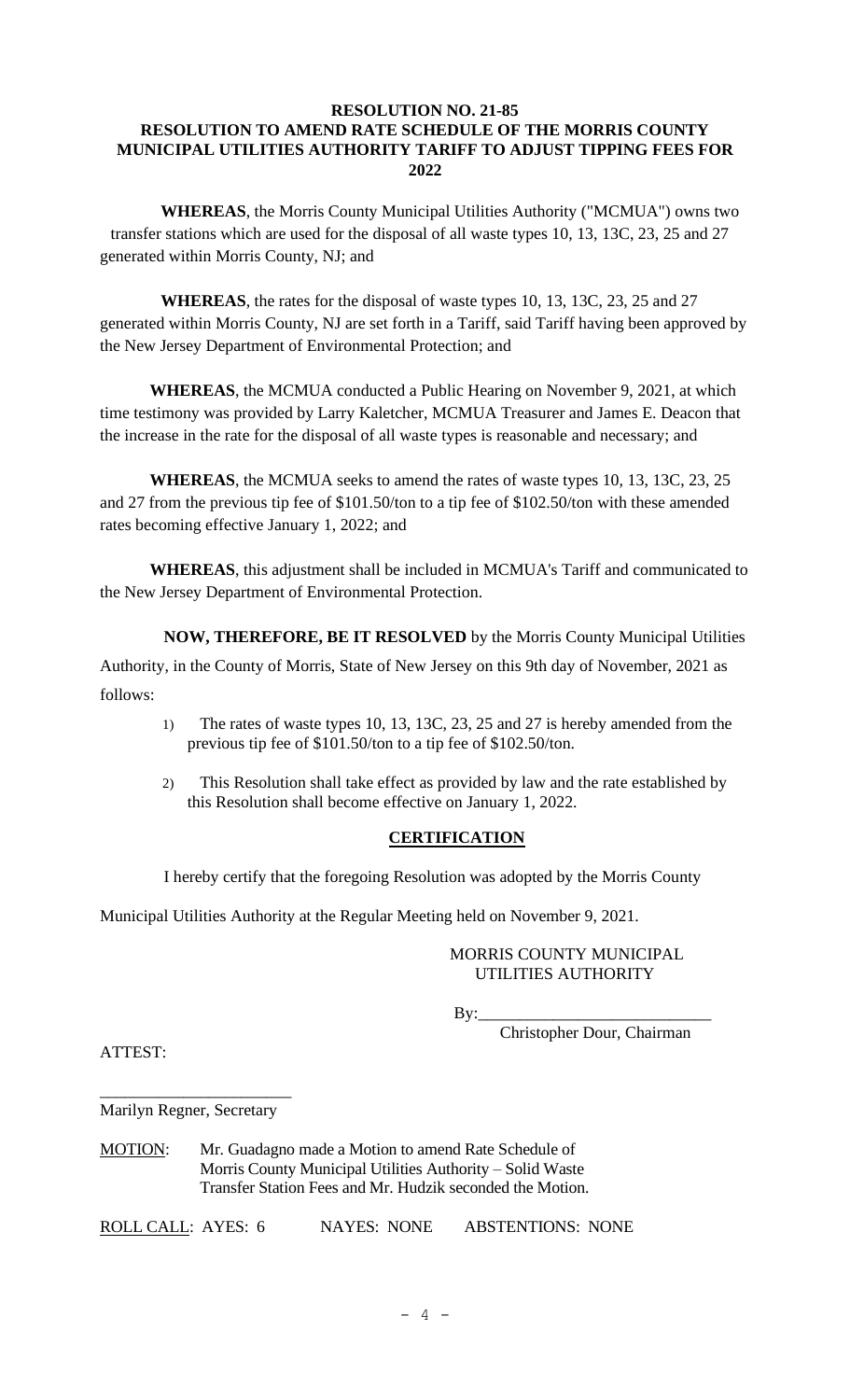Mr. Carney announced the third Public Hearing will be To Amend Rate Schedule of the Morris County Municipal Utilities Authority – Vegetative Waste And End Product Fees. The MCMUA adopted Resolution No. 21-83 at the October 12, 2021 Board Meeting setting forth the date of this public hearing.

The Resolution called for the provision of notice for a Public Hearing in two newspapers, as well as written notice to the Clerk of each municipality served by the Authority. Notice was given in accordance with the statute and proofs of publication and mail receipts are on file at the MCMUA office.

Mr. Carney read into the record exhibits that have been pre-marked. Mr. Carney stated that we are going to call on the Solid Waste Coordinator as witness for presentation and testimony. Mr. James Deacon, Solid Waste Coordinator, was sworn in and proceeded with the presentation of his statement into the record as a basis for the establishment of the proposed new rate schedule. Members of the Authority were invited to ask questions regarding the testimonies. There were no questions from the Board. Seeing no comments, Mr. Carney opened the hearing to questions from the Public. There were no members from the Public present.

At this time, Mr. Carney recommended that the Chairman ask the Board to consider Resolution No. 21-86, which is a Resolution to Amend the Rate Schedule Of The Morris County Municipal Utilities Authority – Vegetative Waste And End Product Fees as testified by Mr. Deacon.

Chairman Dour asked for the Board's approval of Resolution No. 21-86:

#### **RESOLUTION NO. 21-86 RESOLUTION TO AMEND RATE SCHEDULE OF THE MORRIS COUNTY MUNICIPAL UTILITIES AUTHORITY – VEGETATIVE WASTE AND END PRODUCT FEES**

**WHEREAS,** the Morris County Municipal Utilities Authority ("the Authority") is authorized by the Municipal and County Utilities Authorities Law (N.J.S.A. 40:14B-1, et seq.) to establish rents, rates, fees and other charges and to amend the same from time to time so that the revenues of the Authority system including reserves, insurance, extensions and replacements, debt service, and to maintain such reserves or sinking funds therefor as may be required by the terms of any contract or as may be deemed necessary or desirable by the Authority; and

**WHEREAS,** there is a need for the Authority to amend the Rate Schedule (Vegetative Waste and End Product Fees) of the Authority; and

**WHEREAS,** the Authority adopted Resolution No. 21-83 on October 12, 2021, scheduling a public hearing on November 9, 2021 regarding the proposed amendment to the Rate Schedule of the Authority; and

**WHEREAS**, the Authority caused Notice to be given in accordance with N.J.S.A. 40:14B-23 of a hearing on the proposed amended rates; and

**WHEREAS,** the Authority conducted a public hearing on November 9, 2021 in accordance with N.J.S.A. 40:14B-23 regarding the proposed amendment to the Rate Schedule of the Authority where evidence was provided at the hearing by the testimony of James E, Deacon,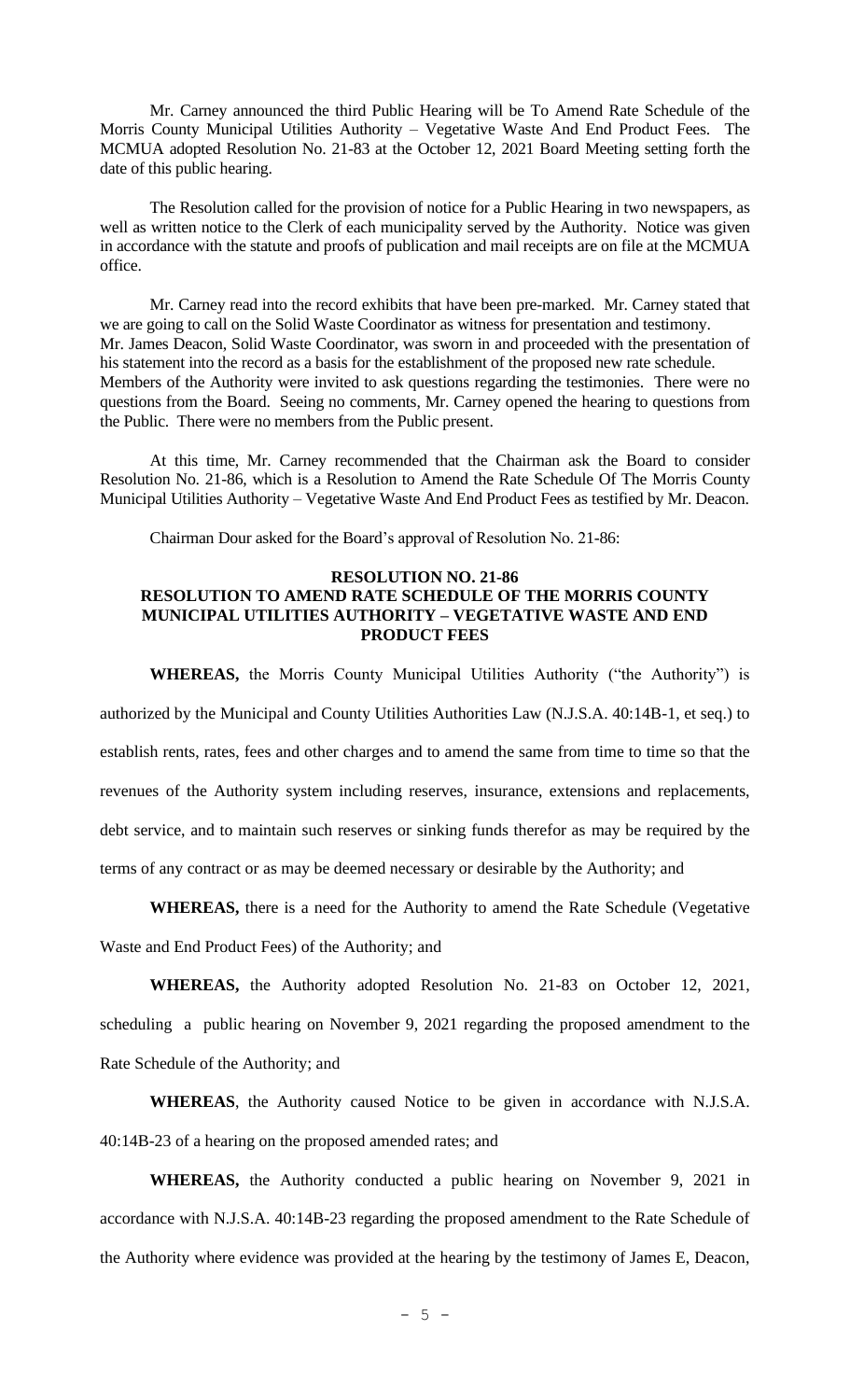MCMUS Solid Waste Coordinator demonstrating that the proposed adjustment to the Rate Schedule for Vegetative Waste and End Product Fees is necessary and reasonable and an opportunity for cross-examination of persons offering such evidence was provided.

**NOW, THEREFORE, BE IT RESOLVED** by the Morris County Municipal Utilities Authority, in the County of Morris, State of New Jersey on this 9<sup>th</sup> day of November, 2021 as follows:

- 1) The Rate Schedule (Vegetative Waste and End Product Fees) of the Morris County Municipal Utilities Authority, is hereby amended and attached hereto as Schedule "A."
- 2) This Resolution shall take effect as provided by law and the rate established by this Resolution shall become effective on January 1, 2022.

# **CERTIFICATION**

I hereby certify that the foregoing Resolution was adopted by the Morris County Municipal Utilities Authority at the Regular Meeting held on November 9, 2021.

### MORRIS COUNTY MUNICIPAL UTILITIES AUTHORITY

By:\_\_\_\_\_\_\_\_\_\_\_\_\_\_\_\_\_\_\_\_\_\_\_\_\_\_\_\_

Christopher Dour, Chairman

ATTEST:

\_\_\_\_\_\_\_\_\_\_\_\_\_\_\_\_\_\_\_\_\_\_\_\_ Marilyn Regner, Secretary

# **Schedule A**

The Rate Schedule pertaining to "Vegetative Waste and End Product Fees" is proposed as follows:

Applicable to all fees charged by the Authority for acceptance of vegetative waste products and

disposition of vegetative waste end-products from MCMUA vegetative waste facilities.

| Material                                                                                      | Vehicle Type                                                                     | Fee                                                                                                                            |
|-----------------------------------------------------------------------------------------------|----------------------------------------------------------------------------------|--------------------------------------------------------------------------------------------------------------------------------|
| Vegetative Waste – Inbound<br>Pricing Wood Chips                                              | Any                                                                              | \$3.00 for 1 CY                                                                                                                |
| Vegetative Waste-Outbound<br>Residential Sales-Pickup of<br><b>Screened Compost Materials</b> | <b>Morris County</b><br>Residential-<br><b>Passenger Vehicles</b><br>or Trailers | \$50.00 Flat Fee per Vehicle (up to 2 CY)<br><b>OR</b> Trailer (less than 18' in length)                                       |
| Vegetative Waste-Residential<br>Deliveries of Wood Chips                                      | <b>MCMUA</b>                                                                     | \$100.00 for 5 CY<br>\$125.00 for 10 CY                                                                                        |
| Vegetative Waste-Sale of<br><b>Screened Compost Bulk Price</b><br><b>Discounts</b>            | Any                                                                              | 100 to 250 CY for 10% off the base price<br>250 to 500 CY for 20% off the base price<br>500 CY and over 30% off the base price |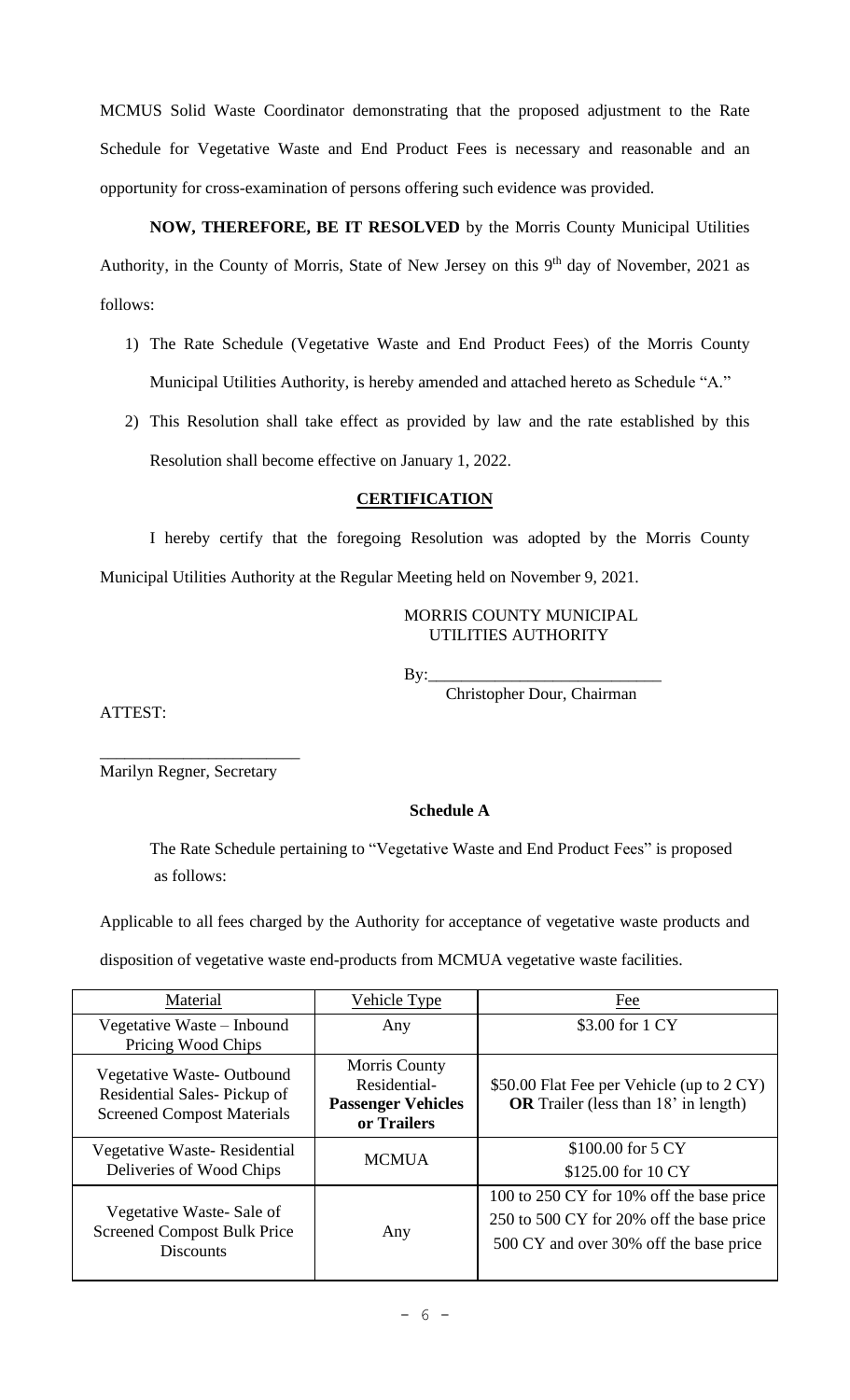|                                                                                      |     | The customer has 30 days to remove<br>material from the site or the discount is<br>null and void                                           |
|--------------------------------------------------------------------------------------|-----|--------------------------------------------------------------------------------------------------------------------------------------------|
| Vegetative Waste- Sale of Wood<br><b>Mulch Bulk Price Discounts</b>                  | Any | 100 to 250 CY for 10% off the base price<br>250 to 500 CY for 20% off the base price<br>500 CY and over 30% off the base price             |
|                                                                                      |     | The customer has 30 days to remove<br>material from the site or the discount is<br>null and void                                           |
| Vegetative Waste-Sale of<br><b>Unscreened Compost Bulk Price</b><br><b>Discounts</b> | Any | 100 to 500 CY for 10% off the base price<br>500 to 1000 CY for 20% off the base<br>price<br>1000 CY and over for 30% off the base<br>price |
|                                                                                      |     | The customer has 30 days to remove<br>material from the site or the discount is<br>null and void                                           |

## MOTION: Mr. Hudzik made a Motion to amend Rate Schedule of Morris County Municipal Utilities Authority – Vegetative Waste And End Product Fees and Mr. Guadagno seconded the Motion.

ROLL CALL: AYES: 6 NAYES: NONE ABSTENTIONS: NONE

Court Stenographer, Laura Carucci, took transcripts of the Public Hearings for the Authority. TRANSCRIPTS OF THE THREE PUBLIC HEARINGS WILL BE PROVIDED TO THE AUTHORITY AND MADE A PART OF THE RECORD.

The public hearings were concluded at 7:35 p.m. The Court Stenographer was dismissed.

Chairman Dour asked for the Board's approval of the Minutes of the Regular Meeting of

October 12, 2021.

MOTION: Mr. Barry made a Motion to approve the Minutes of the Regular Meeting of October 12, 2021 and Mr. Hudzik seconded the Motion.

ROLL CALL: AYES: 6 NAYES: NONE ABSTENTIONS: NONE

#### **TREASURER'S REPORT:**

Mr. Kaletcher presented the Treasurer's Report for the Solid Waste Operating and Water

Operating for the month of October 2021. Also included are the Comparative Balance Reports

year-to-date through the month of October 2021 for both the Solid Waste and Water Divisions and

an investment report which shows that no new investments were purchased during the month of

October 2021. These reports have been incorporated in these Minutes.

Chairman Dour asked the Board for a Motion to accept the Treasurer's Report.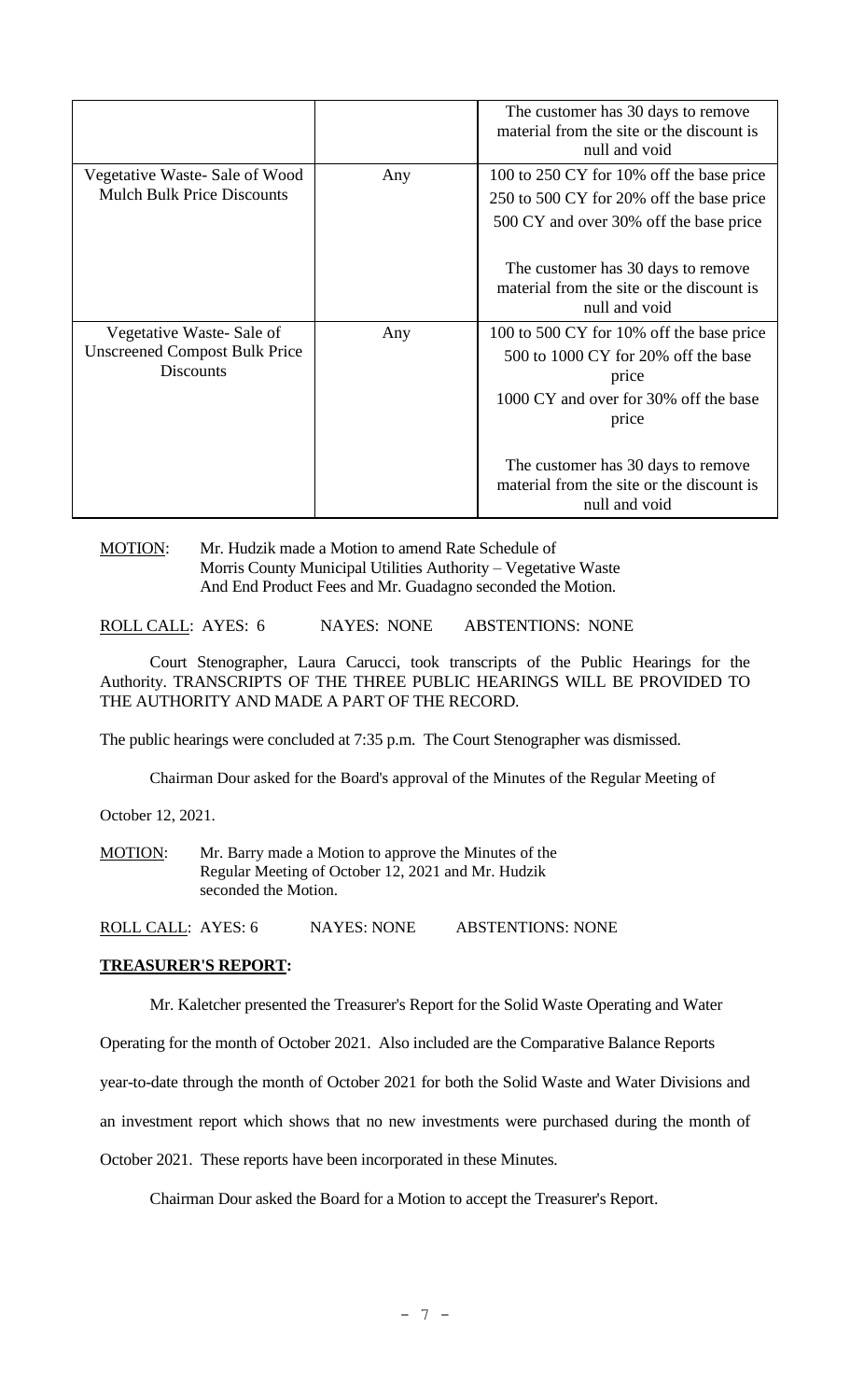MOTION: Mr. Druetzler made a Motion to accept the Treasurer's Report and Mr. Guadagno seconded the Motion.

ROLL CALL: AYES: 6 NAYES: NONE ABSTENTIONS: NONE

Mr. Kaletcher mentioned that he has two budget amendments. The next two resolutions are 2021 budget amendments that will distribute foreseeable surplus budget line items to line items already in deficit or forecasted to be in deficit. Both have a net zero impact on our 2021 budget in total. Mr. Kaletcher asked for the Board's approval of the following two budget amendment resolutions:

## **RESOLUTION NO. 21-87 RESOLUTION TO AMEND THE 2021 FISCAL BUDGET FOR THE MORRIS COUNTY MUNICIPAL UTILITIES AUTHORITY PURSUANT TO N.J.A.C. 5:31-2.8 SOLID WASTE DIVISION**

**WHEREAS,** N.J.A.C. 5:31-2.8 provides that the Division of Local Government Services may approve the amendment of the budget of any Authority or District when there are decreases in budgeted appropriations with corresponding increases in budgeted appropriations, and

**WHEREAS,** said Director may approve the amendment of the authority's budgeted appropriations in equal amounts.

**NOW, THEREFORE, BE IT RESOLVED,** that the Morris County M.U.A. hereby request the Director of Local Government Services to approve the amendment to the 2021 budget as follows:

| Decrease Appropriations:        | From:          | To:            |
|---------------------------------|----------------|----------------|
| <b>Health Insurance</b>         | \$2,052,868.00 | \$2,032,868.00 |
| <b>Increase Appropriations:</b> | From:          | To:            |
| Admin. $-$ Salary & Wages       | 769,875.00     | \$779,875.00   |
| Fringe Benefits Admin. (FICA)   | \$271,217.00   | \$272,217.00   |
| Fees, Permits, & Licenses       | 17,000.00      | 26,000.00      |

# **CERTIFICATION**

I hereby certify that the foregoing Resolution was adopted by the Morris County

Municipal Utilities Authority at the meeting held on Tuesday, November 9, 2021.

#### MORRIS COUNTY MUNICIPAL UTILITIES AUTHORITY

By:\_\_\_\_\_\_\_\_\_\_\_\_\_\_\_\_\_\_\_\_\_\_\_\_\_\_\_

Christopher Dour, Chairman

ATTEST:

Marilyn Regner, Secretary

\_\_\_\_\_\_\_\_\_\_\_\_\_\_\_\_\_\_\_\_\_\_\_\_\_\_\_\_\_\_

MOTION: Mr. Guadagno made a Motion to amend the 2021 Fiscal Budget For the Morris County M.U.A. Pursuant To N.J.A.C. 5:31-2.8 – Solid Waste Division and Mr. Druetzler seconded the Motion.

ROLL CALL: AYES: 6 NAYES: NONE ABSTENTIONS: NONE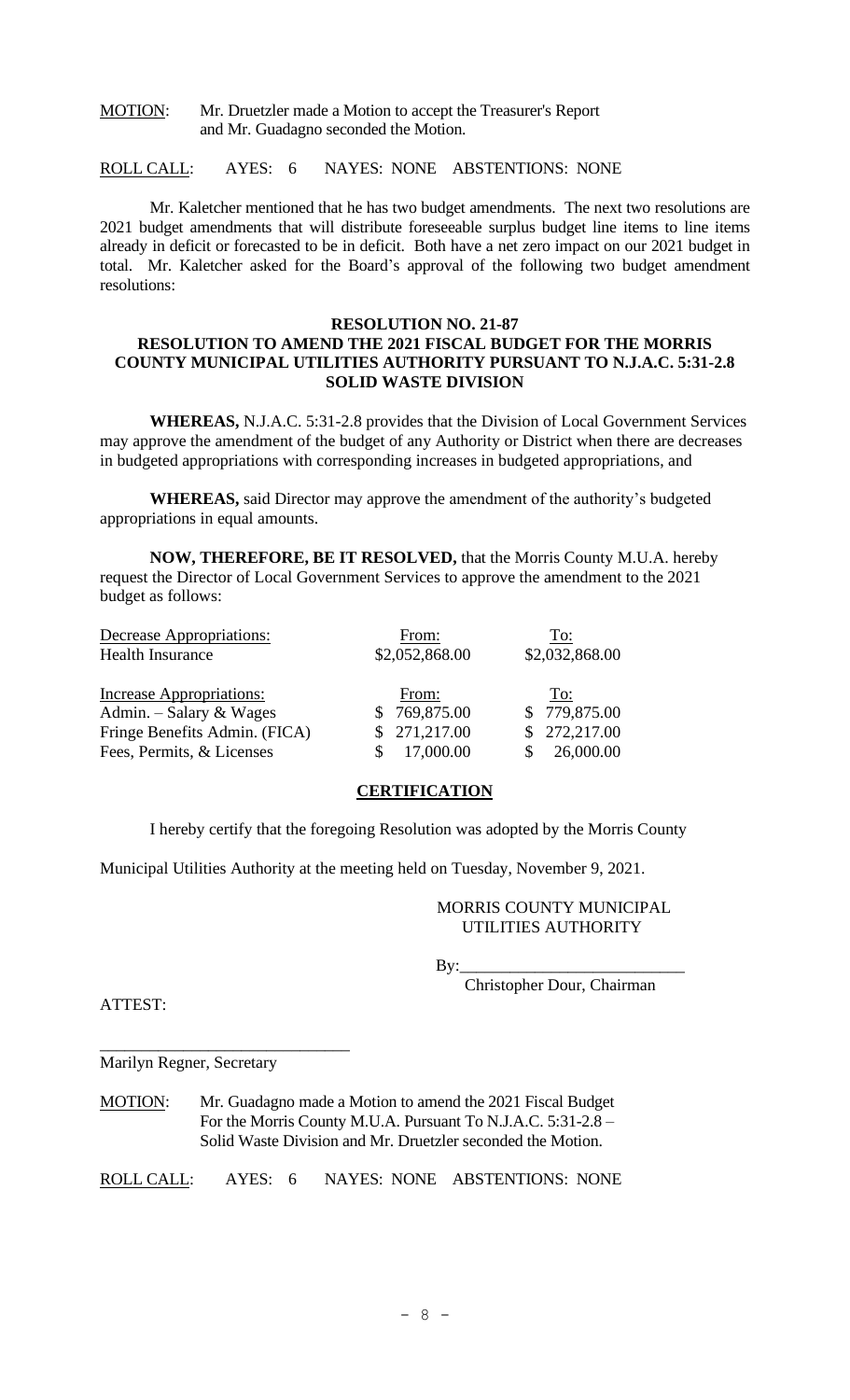### **RESOLUTION NO. 21-88 RESOLUTION TO AMEND THE 2021 FISCAL BUDGET FOR THE MORRIS COUNTY MUNICIPAL UTILITIES AUTHORITY PURSUANT TO N.J.A.C. 5:31-2.8 WATER DIVISION**

**WHEREAS,** N.J.A.C. 5:31-2.8 provides that the Division of Local Government Services may approve the amendment of the budget of any Authority or District when there are decreases in budgeted appropriations with corresponding increases in budgeted appropriations, and

**WHEREAS,** said Director may approve the amendment of the authority's budgeted appropriations in equal amounts.

**NOW, THEREFORE, BE IT RESOLVED,** that the Morris County M.U.A. hereby request the Director of Local Government Services to approve the amendment to the 2021 budget as follows:

| Decrease Appropriations:<br>$Salaries - Admin.$ | From:<br>260,837.00 | To:<br>\$250,837.00 |
|-------------------------------------------------|---------------------|---------------------|
| Increase Appropriations:<br>$Salaries - Oper.$  | From:<br>406,285.00 | To:<br>\$416,285.00 |

### **CERTIFICATION**

I hereby certify that the foregoing Resolution was adopted by the Morris County

Municipal Utilities Authority at the meeting held on Tuesday, November 9, 2021.

# MORRIS COUNTY MUNICIPAL UTILITIES AUTHORITY

 $By:$ 

Christopher Dour, Chairman

ATTEST:

\_\_\_\_\_\_\_\_\_\_\_\_\_\_\_\_\_\_\_\_\_\_\_\_\_\_\_\_\_\_ Marilyn Regner, Secretary

MOTION: Mr. Hudzik made a Motion to amend the 2021 Fiscal Budget For the Morris County M.U.A. Pursuant To N.J.A.C. 5:31-2.8 – Water Division and Mr. Guadagno seconded the Motion.

ROLL CALL: AYES: 6 NAYES: NONE ABSTENTIONS: NONE

Mr. Kaletcher mentioned that on November  $8<sup>th</sup>$ , the Division of Community Affairs approved our 2022 budget introduction for adoption. This allows the MCMUA to move forward with adopting the 2022 budgets for Solid Waste and Water. Mr. Kaletcher asked for approval of the following Solid Waste Adopted Budget Resolution and the Water Adopted Budget Resolution:

## **RESOLUTION 21-89 2022 SOLID WASTE ADOPTED BUDGET RESOLUTION Morris County Municipal Utilities Authority**

## **FISCAL YEAR: FROM January 1, 2022 TO December 31, 2022**

WHEREAS, the Annual Budget and Capital Budget/Program for the Morris County Municipal Utilities Authority for the fiscal year beginning, January 1, 2022 and ending, December 31, 2022 has been presented for adoption before the governing body of the Morris County Municipal Utilities Authority at its open public meeting of November 9, 2021; and

 $-9 -$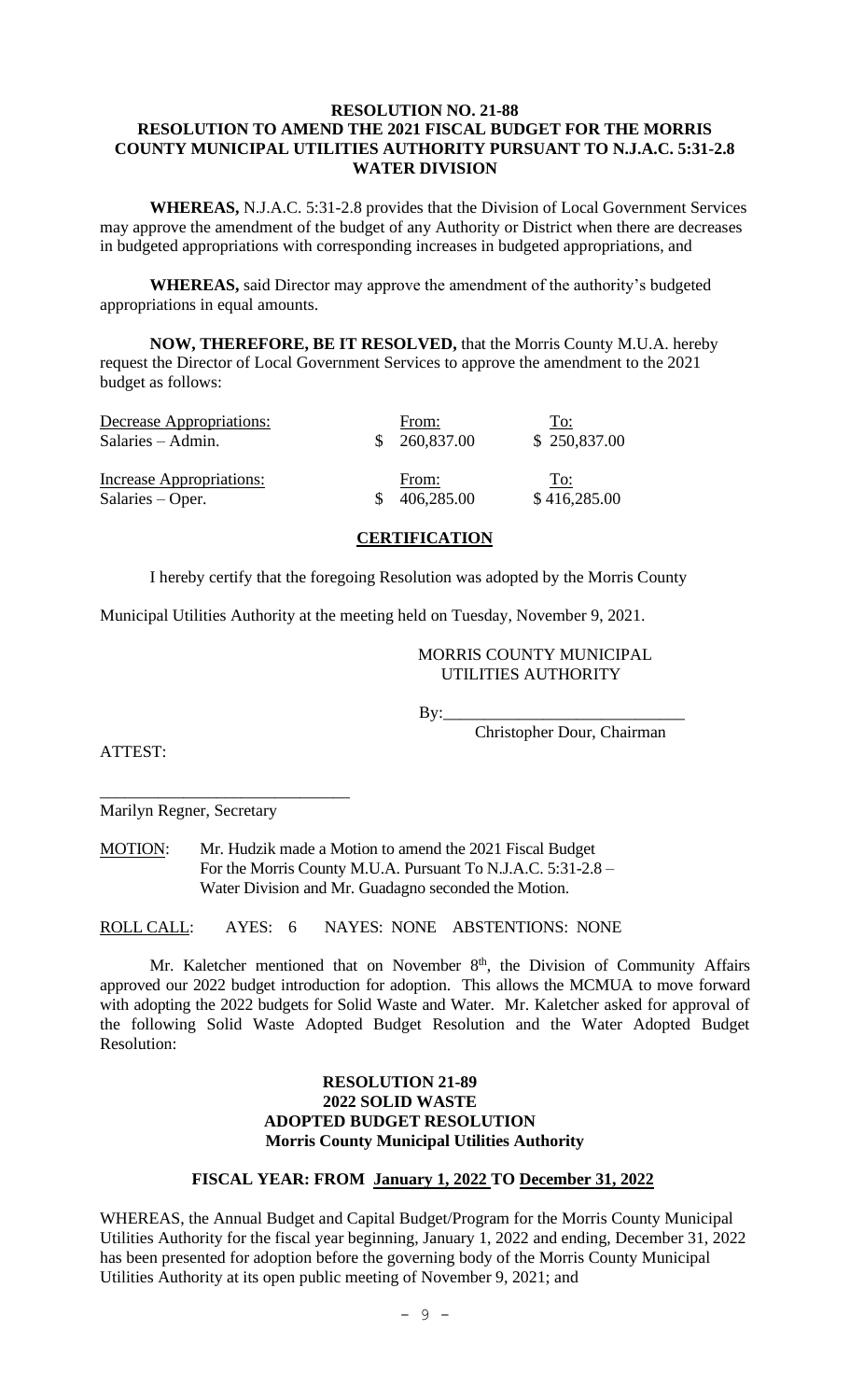WHEREAS, the Annual Budget and Capital Budget as presented for adoption reflects each item of revenue and appropriation in the same amount and title as set forth in the introduced and approved budget, including all amendments thereto, if any, which have been approved by the Director of the Division of Local Government Services; and

WHEREAS, the Annual Budget as presented for adoption reflects Total Revenues of \$48,653,547.00, Total Appropriations, including any Accumulated Deficit if any, of \$48,653,547.00 and Total Unrestricted Net Assets utilized of \$0.00; and

WHEREAS, the Capital Budget as presented for adoption reflects Total Capital Appropriations of \$2,771,500.00 and Total Unrestricted Net Assets planned to be utilized of \$0.00; and

NOW, THEREFORE BE IT RESOLVED, by the governing body of the Morris County Municipal Utilities Authority, at an open public meeting held on November 9, 2021 that the Annual Budget and the Capital Budget/Program of the Morris County Municipal Utilities Authority for the fiscal year beginning, January 1, 2022 and ending, December 31, 2022 is hereby adopted and shall constitute appropriations for the purposes stated; and

BE IT FURTHER RESOLVED, that the Annual Budget and Capital Budget/Program as presented for adoption reflects each item of revenue and appropriation in the same amount and title as set forth in the introduced and approved budget, including all amendments thereto, if any, which have been approved by the Director of the Division of Local Government Services.

|                           |                                                       |     | November 9, 2021 |                                |
|---------------------------|-------------------------------------------------------|-----|------------------|--------------------------------|
| Marilyn Regner, Secretary |                                                       |     | (Date)           |                                |
| Governing Body<br>Member: | Recorded Vote: 1 <sup>st</sup> : MR. DRUETZLER<br>Aye | Nay | Abstain          | $2nd$ : MR. GUADAGNO<br>Absent |
| MR. BARRY                 | X                                                     |     |                  |                                |
| MR. DRUETZLER             | X                                                     |     |                  |                                |
| MR. FEYL                  | X                                                     |     |                  |                                |
| MR. GUADAGNO              | X                                                     |     |                  |                                |
| MR. HUDZIK                | X                                                     |     |                  |                                |
| DR. KOMINOS               |                                                       |     |                  | X                              |
| DR. NUSBAUM               |                                                       |     |                  | X                              |
| MS. SZWAK                 |                                                       |     |                  | X                              |
| MR. DOUR                  | X                                                     |     |                  |                                |

## **RESOLUTION 21-90 2022 WATER ADOPTED BUDGET RESOLUTION Morris County Municipal Utilities Authority**

## **FISCAL YEAR: FROM January 1, 2022 TO December 31, 2022**

WHEREAS, the Annual Budget and Capital Budget/Program for the Morris County Municipal Utilities Authority for the fiscal year beginning, January 1, 2022 and ending, December 31, 2022 has been presented for adoption before the governing body of the Morris County Municipal Utilities Authority at its open public meeting of November 9, 2021; and

WHEREAS, the Annual Budget and Capital Budget as presented for adoption reflects each item of revenue and appropriation in the same amount and title as set forth in the introduced and approved budget, including all amendments thereto, if any, which have been approved by the Director of the Division of Local Government Services; and

WHEREAS, the Annual Budget as presented for adoption reflects Total Revenues of \$4,190,200.00, Total Appropriations, including any Accumulated Deficit if any, of \$4,700,840.00 and Total Unrestricted Net Assets utilized of \$510,640.00; and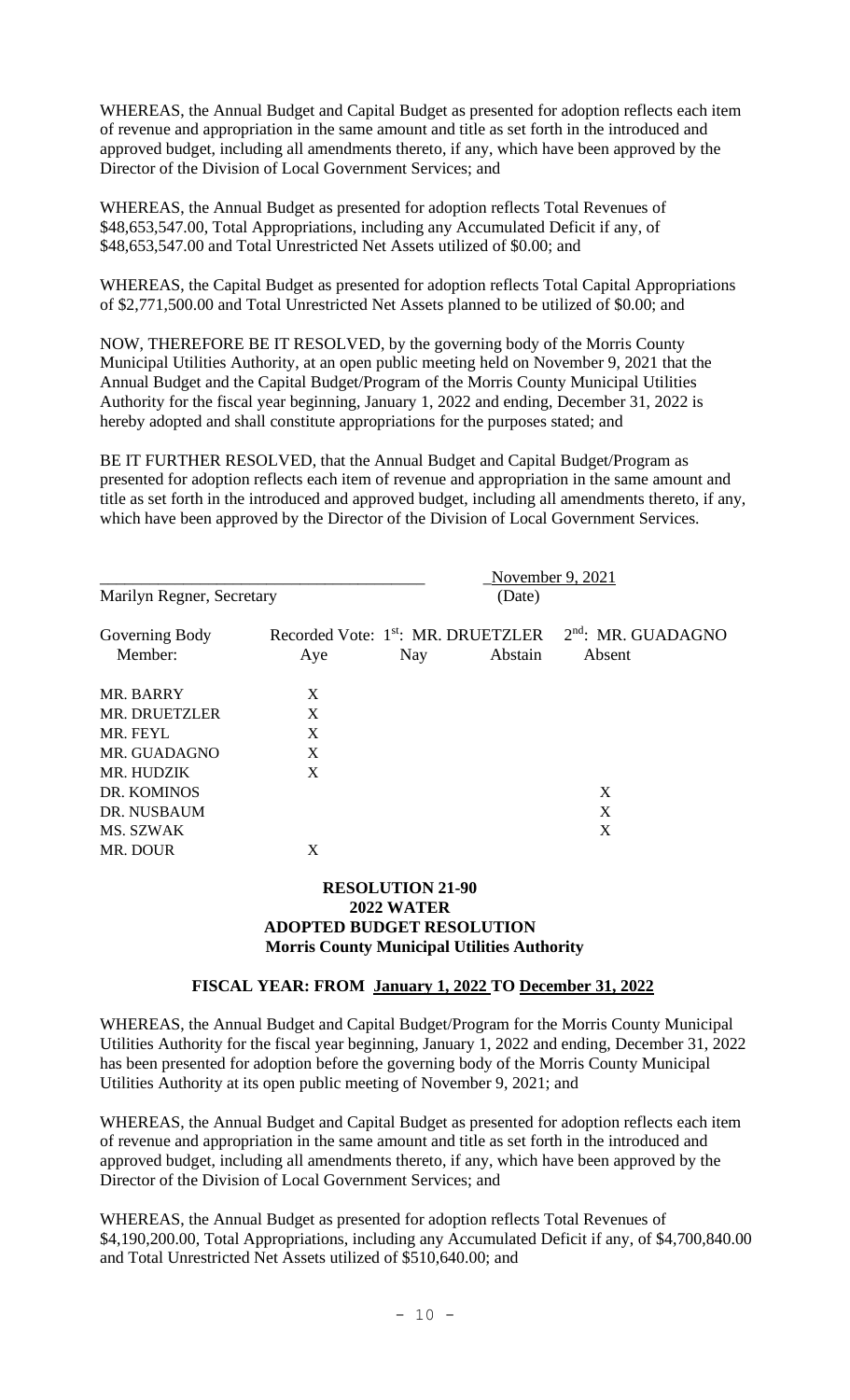WHEREAS, the Capital Budget as presented for adoption reflects Total Capital Appropriations of \$1,675,000.00 and Total Unrestricted Net Assets planned to be utilized of \$0.00; and

NOW, THEREFORE BE IT RESOLVED, by the governing body of the Morris County Municipal Utilities Authority, at an open public meeting held on November 9, 2021 that the Annual Budget and the Capital Budget/Program of the Morris County Municipal Utilities Authority for the fiscal year beginning, January 1, 2022 and ending, December 31, 2022 is hereby adopted and shall constitute appropriations for the purposes stated; and

BE IT FURTHER RESOLVED, that the Annual Budget and Capital Budget/Program as presented for adoption reflects each item of revenue and appropriation in the same amount and title as set forth in the introduced and approved budget, including all amendments thereto, if any, which have been approved by the Director of the Division of Local Government Services.

|                           |     |                                                                                  | November 9, $2021$ |        |
|---------------------------|-----|----------------------------------------------------------------------------------|--------------------|--------|
| Marilyn Regner, Secretary |     | (Date)                                                                           |                    |        |
| Governing Body<br>Member: | Aye | Recorded Vote: 1 <sup>st</sup> : MR. BARRY 2 <sup>nd</sup> : MR. GUADAGNO<br>Nay | Abstain            | Absent |
| MR. BARRY                 | X   |                                                                                  |                    |        |
| <b>MR. DRUETZLER</b>      | X   |                                                                                  |                    |        |
| MR. FEYL                  | X   |                                                                                  |                    |        |
| MR. GUADAGNO              | X   |                                                                                  |                    |        |
| MR. HUDZIK                | X   |                                                                                  |                    |        |
| DR. KOMINOS               |     |                                                                                  |                    | X      |
| DR. NUSBAUM               |     |                                                                                  |                    | X      |
| MS. SZWAK                 |     |                                                                                  |                    | X      |
| MR. DOUR                  | X   |                                                                                  |                    |        |

Mr. Gindoff congratulated Larry and the Budget Committee for getting us through this budget process in record time in November. Larry had to work right up to meeting time to make sure this was getting done, so it is much appreciated.

Mr. Kaletcher asked for the Board's approval of the vouchers:

#### **BILL RESOLUTION NO. 21-91**

**BE IT HEREBY RESOLVED** that the bills as shown on the SCHEDULE OF WARRANTS all having been approved by the Board of officials where legally required, be and the same are hereby paid. The SCHEDULE OF WARRANTS designated as Bill Resolution No. 21-91 containing 7 pages for a total of **\$3,807,743.22** dated and made a part hereof by reference.

### **SUMMARY**

#### **CHECK NUMBERS**

| WATER OPERATING FUNDS | 5689-5724   | 109,506.38   |
|-----------------------|-------------|--------------|
| SOLID WASTE OPERATING | 12571-12662 | 3,698,236.84 |
|                       |             | 3,807,743.22 |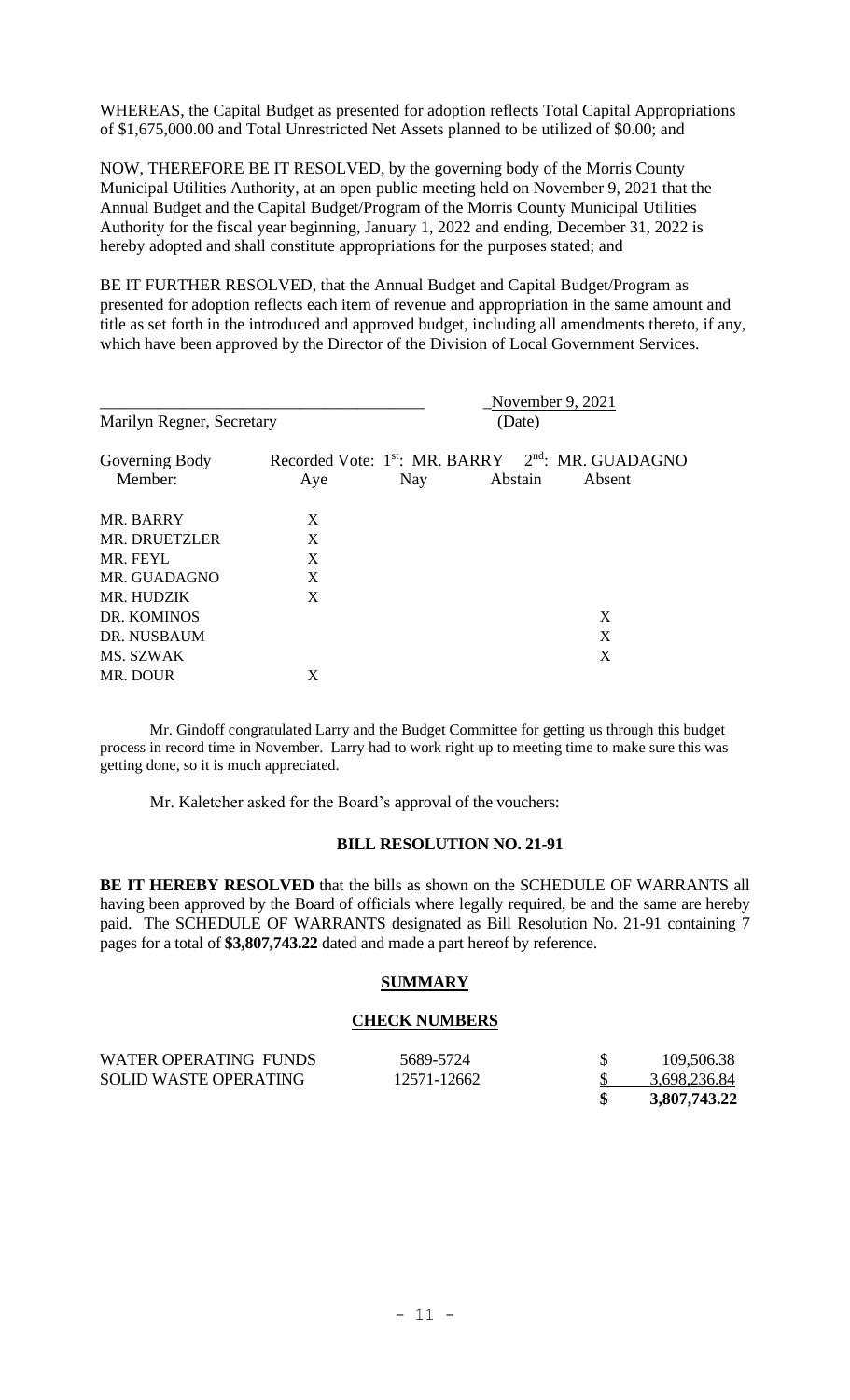# **CERTIFICATION**

I hereby certify that all vouchers listed above have been reviewed and found to be in proper form for payment, and I have compared the SCHEDULE OR WARRANTS to the vouchers for payment and have determined it to be correct.

DATE: November 9, 2021 BOARD CHAIRMAN APPROVAL

\_\_\_\_\_\_\_\_\_\_\_\_\_\_\_\_\_\_\_\_\_\_\_\_\_\_\_\_\_\_\_\_\_\_

Christopher Dour, Chairman

SIGNED:

Marilyn Regner, Secretary

### **TREASURER'S CERTIFICATION**

I hereby certify that there are sufficient funds in the appropriations charged, or accounts listed to cover the expenditures included in the SCHEDULE OF WARRANTS dated: November 9, 2021.

DATE: November 9, 2021

Larry Kaletcher, Treasurer

MOTION: Mr. Barry made a Motion that the vouchers be approved for payment and Mr. Hudzik seconded the Motion.

ROLL CALL: AYES: 6 NAYES: NONE ABSTENTIONS: NONE

# C**ORRESPONDENCE:**

Mr. Gindoff mentioned that correspondence was sent out in the initial packet and is presenting two additional correspondences tonight. One is a November 4, 2021 letter from CP Engineering representing the Borough of Mt. Arlington requesting us to get together with Southeast Morris County MUA to try to coordinate a Water Sales Agreement similar to the agreement that Southeast has with the Borough of Wharton. In a similar semi-related correspondence dated November 8, 2021 from Southeast Morris County MUA, just forwarding us a draft agreement facilitating some of our synergies that we have been discussing for the past several months enabling some ideas like this Mt. Arlington agreement. With that stated and these letters that came in, he is not asking the Board for any action tonight. We have a meeting scheduled with Southeast for December 2, 2021 prior to our next Board meeting, and also plan on meeting with the Water Committee to discuss these items before we look to take any action.

### **CORRESPONDENCE**

### WATER

- 1. Letter dated October 20, 2021 to Kathy Appleby, Mt. Arlington Borough Construction Department from John Cahillane, P.E, CP Engineers, LLC regarding Road Opening Application for Water Main Interconnect through Oneida Avenue.
- 2. Email dated October 29, 2021 to John Shepard, Township Manager, Township of Roxbury from Larry Gindoff regarding proposed MCMUA Water Rate Increase.

## SOLID WASTE

3. Email dated October 14, 2021 to James Deacon from Michael R. Hastry, Director of Waste & UST Compliance and Enforcement, NJDEP, approving request to extend relief from clearing the tipping floor each 24 hours at Parsippany Troy-Hills and Mount Olive Transfer Stations until October 22, 2021.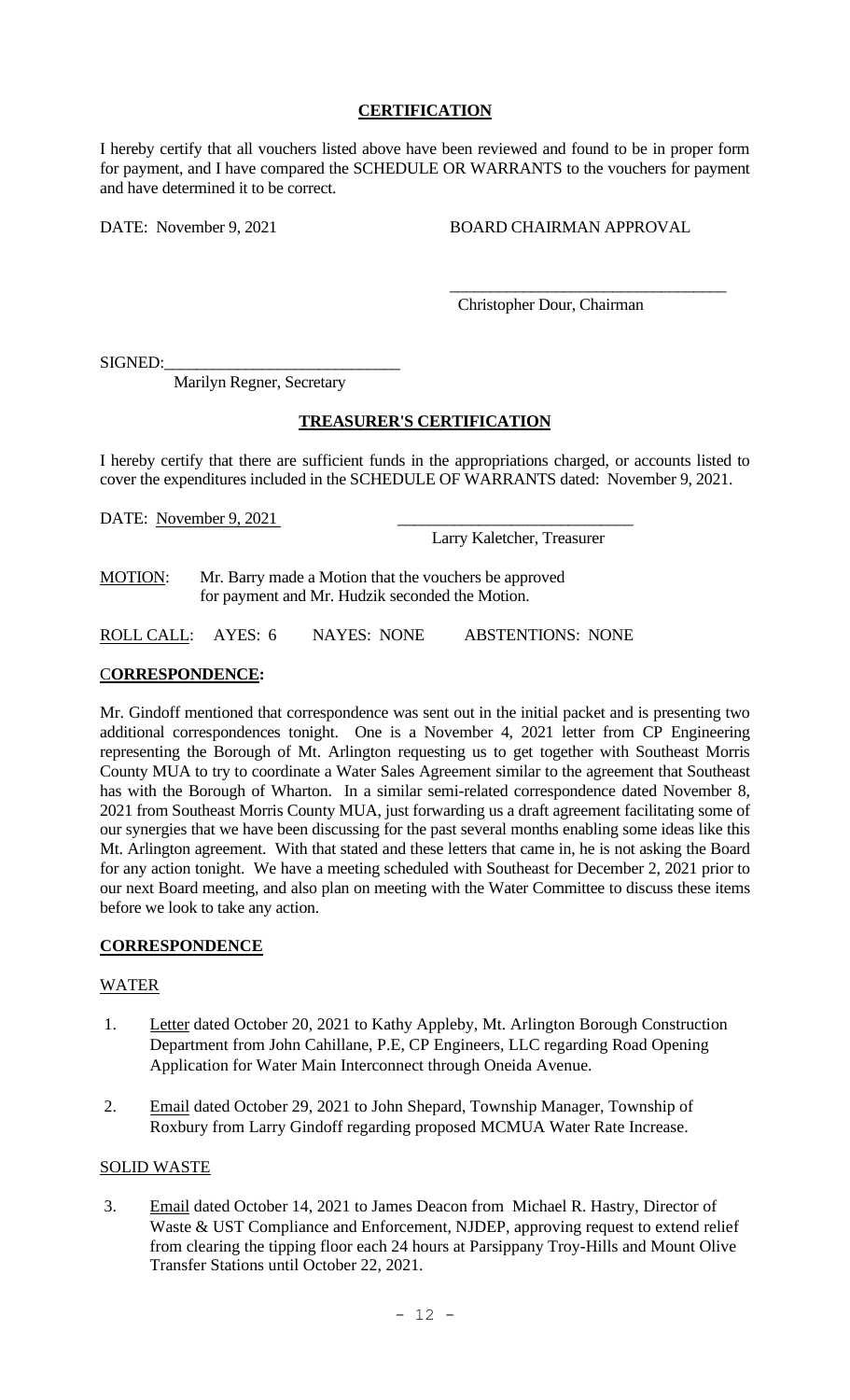- 4. Letter dated October 20, 2021 to MCMUA Management & Staff from Charles Duprey, President, Naturcycle regarding Food Scrap Composting Proposal for MCMUA Mt. Olive Facility.
- 5. Letter dated October 27, 2021 to Larry Gindoff from William F. Fox, Jr. regarding the Pennsylvania Department of Transportation's favorable response to Mascaro's Waiver Petition for increased weight limits.

# RECYCLING

6. Letter dated October 15, 2021 to Mayors from Mary Jo M. Aiello, Director, NJDEP Division of Solid and Hazardous Waste regarding Bag Ban.

# **ENGINEER'S REPORT:**

Mr. McAloon reported the following: (1) Through October 2021, MCMUA sold approximately 1,396.801 MG to date. While we are below the volume sold in 2020, we continue to stay above the volume sold in 2019, so water sales continue to remain strong.; (2) We are preparing documents to solicit price quotes to complete the Clyde Potts Booster Station abandonment in early 2022 following the termination date of Article 3 of the Water Supply Agreement with Southeast. He reminded the Board that Article 3 is a provision of water to MCMUA from Southeast, which is has been mutually terminated and will stop in expire in early January. The abandonment of this station will eliminate the risk associated with the chamber, as it is in pretty poor condition.

Mr. Drutezler asked if MCMUA Staff can do the work as opposed to going out to bid? Mr. McAloon replied we are soliciting price quotes as we do think it will be below the bid threshold. There is some work inside that chamber that MCMUA Staff may not be totally comfortable with.

(3) The bid opening for Contract No. W-22, Furnish & Deliver Sodium Hypochlorite Solution, for 2022 was held on Thursday, October 21 at 11:00 a.m. One bid was received for this project from Miracle Chemical Company of Farmingdale, New Jersey in the amount of \$18,040.00 which equates to approximately \$2.255/gallon. A bid review was performed and SCE recommends award of this contract to Miracle Chemical Company pending any comments from MCMUA Legal Counsel. This award price is slightly above the contract that was awarded last year.

Mr. McAloon asked for the Board's approval of the following Resolution:

# **RESOLUTION NO. 21-92 RESOLUTION AWARDING CONTRACT NO. W-22 TO W. R. NEUMANN COMPANY, INC., TRADING AS MIRACLE CHEMICAL COMPANY FOR "FURNISH AND DELIVER OF SODIUM HYPOCHLORITE SOLUTION"**

**WHEREAS**, the Morris County Municipal Utilities Authority (the "Authority") advertised for the receipt of public bids for Contract No. W-22 "Furnish and Deliver Sodium Hypochlorite Solution" and received one (1) bid on October 21, 2021 from:

W.R. Neumann Company, Inc. \$2.255 / gallon (trading as) Miracle Chemical Company Farmingdale, New Jersey

**WHEREAS**, the bid documents provide that the estimated annual amount of 15%

solution of sodium hypochlorite is 8000 gallons, but that the Authority makes no warranty as to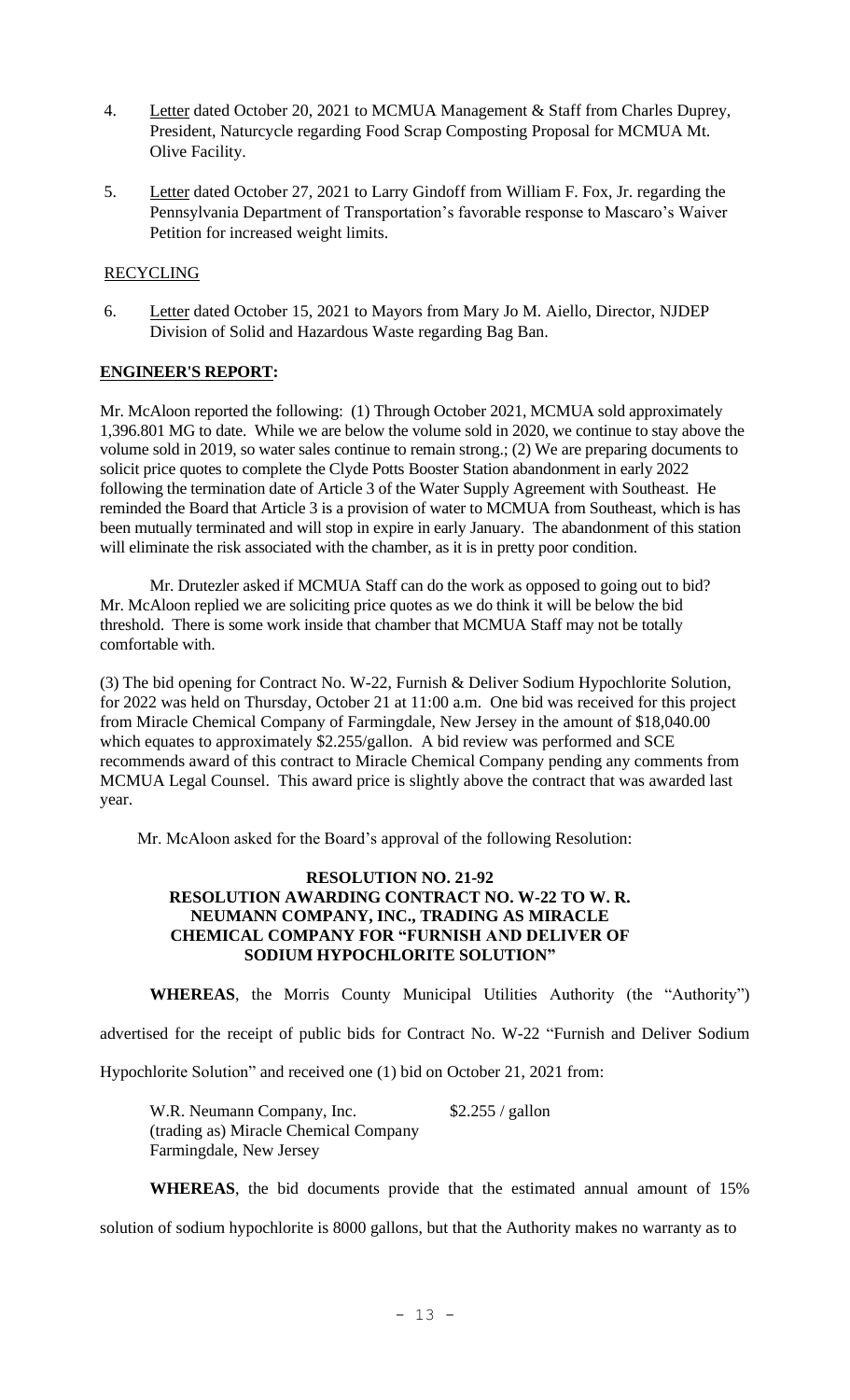the actual annual amount to be delivered and that no minimum purchase is implied or guaranteed.

**NOW, THEREFORE, BE IT RESOLVED** by Morris County Municipal Utilities Authority as follows:

- 1. The Authority exercises its discretion to waive all immaterial defects, if any, with respect to the bid of W.R. Neumann Company, Inc., trading as Miracle Chemical Company, received on October 21, 2021.
- 2. The Authority awards Contract No. W-22 "Furnish and Deliver Sodium Hypochlorite Solution" to W.R. Neumann Company, Inc., trading as Miracle Chemical Company, having a business addresses of 1151 B Highway #33, Farmingdale, New Jersey 07727, as the lowest responsible bidder, in the amount not to exceed the bid price of \$2.255 per gallon.
- 3. The Executive Director is authorized to execute Contract No. W-22 "Furnish and Deliver Sodium Hypochlorite Solution" with W.R. Neumann Company, Inc., trading as Miracle Chemical Company, having a business addresses of 1151 B Highway #33, Farmingdale, New Jersey 07727, in the amount not to exceed the bid price of \$2.255 per gallon.
- 4. The Contract awarded herein to W.R. Neumann Company, Inc., trading as Miracle Chemical Company, shall commence after the execution of the Contract, the submission of all required documents, including insurance certificates required by the Contract, said insurance shall be in a form acceptable to the Risk Manager of Morris County.
- 5. The Executive Director is hereby authorized and directed to execute any other necessary documentation and to take all other actions necessary or desirable to effectuate the terms and conditions of this Resolution.
- 6. Funds are available for this Contract from Budget Line Item 02-6-600-630-320 and a copy of this Resolution shall be submitted to the Authority's Treasurer and kept on file in the offices of the Authority.
- 7. This Resolution shall take effect immediately.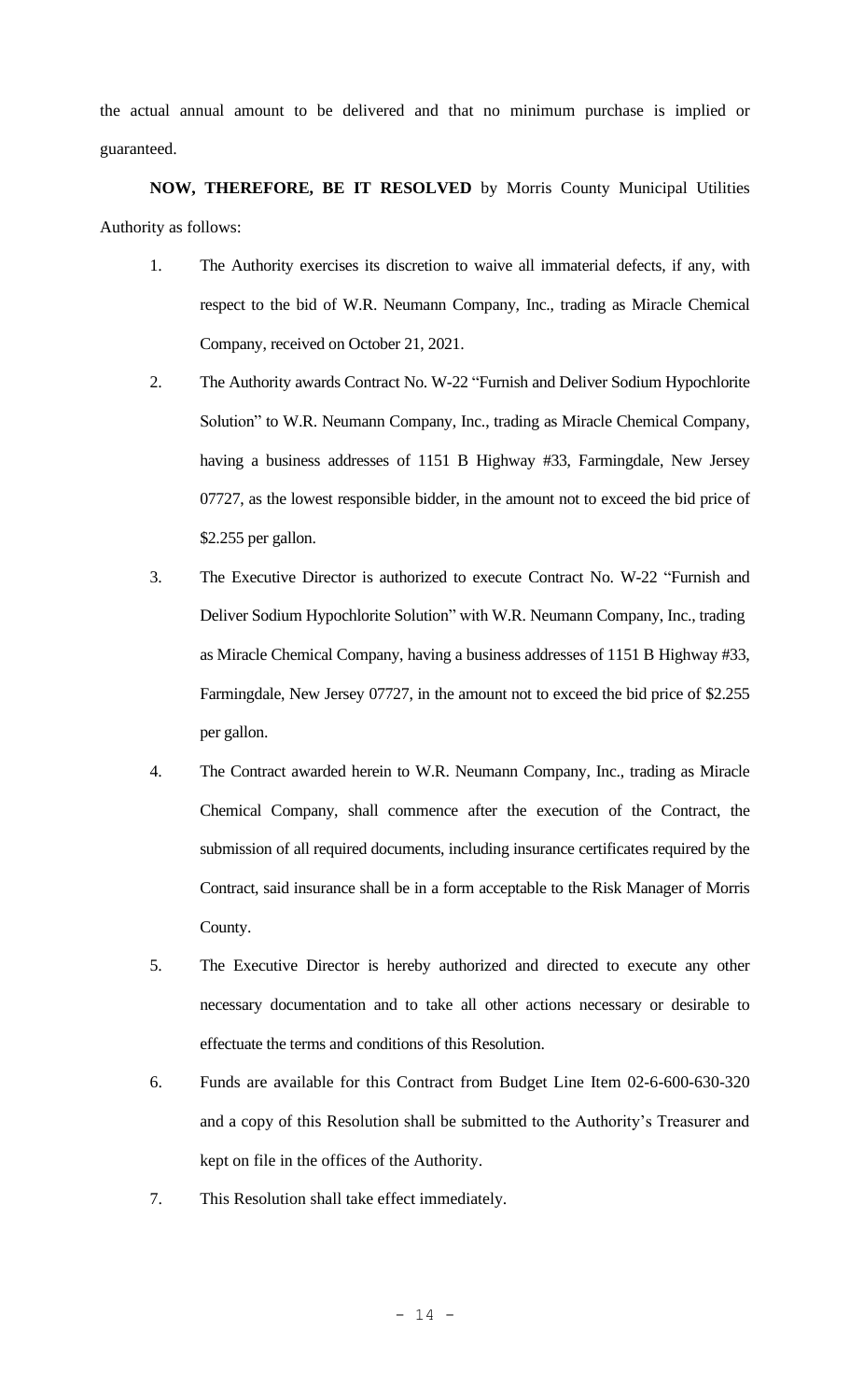# **CERTIFICATION**

I hereby certify that the foregoing Resolution was adopted by the Morris County Municipal

Utilities Authority at the Regular Meeting held on November 9, 2021.

# MORRIS COUNTY MUNICIPAL UTILITIES AUTHORITY

By:

Christopher Dour, Chairman

ATTEST:

Marilyn Regner, Secretary

MOTION: Mr. Hudzik made a Motion to award Contract No. W-22 To W. R. Neumann, Inc., trading as Miracle Chemical Company, for Furnish and Deliver Of Sodium Hypochlorite Solution and Mr. Barry seconded the Motion.

ROLL CALL: AYES: 6 NAYES: NONE ABSTENTIONS: NONE

(4) The Pre-Construction Meeting was held Tuesday of last week for the tank interconnection project. The Contractor anticipates beginning work setting the meter vault next Wednesday. Once this meter vault and associated infrastructure is installed, testing of the temporary system can occur and will be coordinated with the Water Superintendent. This is for the Mt. Arlington tank isolation.; (5) We are currently out to bid for the Tank Rehabilitation Project and are anticipating receiving bids on Thursday, December 16, 2021 and anticipate award at the January Board meeting.

Regarding correspondence, Mr. Druetzler asked who is doing the work here on Oneida Drive, are we or Mt. Arlington? Mr. McAloon replied MCMUA's Contractor John Garcia Construction. Mr. Druetzler asked why do we have to do this? Mr. McAloon replied that this is the emergency interconnection with Mt. Arlington and Roxbury, so when we take the tank out-ofservice, in the event that there was an emergency that required additional water that our Booster Station couldn't provide, it is a way to bring additional water into the system. It is a short-run of pipe to tie in Roxbury to our system. Mr. McAloon explained that as part of this project, Roxbury had indicated long-term plans to have a permanent interconnection where they took MUA water at that in the long term. He mentioned that short term it helps us to take the tank out-of-service, have a redundant source of water in the event of an emergency and in the long term in their plan would be to take water from our system and bring it into theirs.

(6) The Emergency Contract with John Garcia Construction Co, Inc. was not extended. Through review of the bid documents, we identified to the need to have an emergency and on-call contractor to better the needs of the distribution system. We are updating these bid documents. This previously had the mandatory minimum qualification requirements and this will not be included in the package that we prepare. We will work with the MUA to outline a realistic bid schedule for anticipated award.; (7) PCS began the installation of the replacement modems at various well houses to begin the switch to 4G cellular service. This does help restore SCADA system resiliency as per critical long term operation.; (8) We did receive the permit for the Pole Barn formally in hand, so we are finalizing the contract documents and will also work out a reasonable bid schedule and the goal is to encumber the funds in 2021.; (9) As discussed, we have a meeting on December 2, 2021 with Southeast to discuss their correspondence received, as well as the long-term synergies and the Mt. Arlington letter that we just received.; and (10) We conducted the Water Rate Hearing.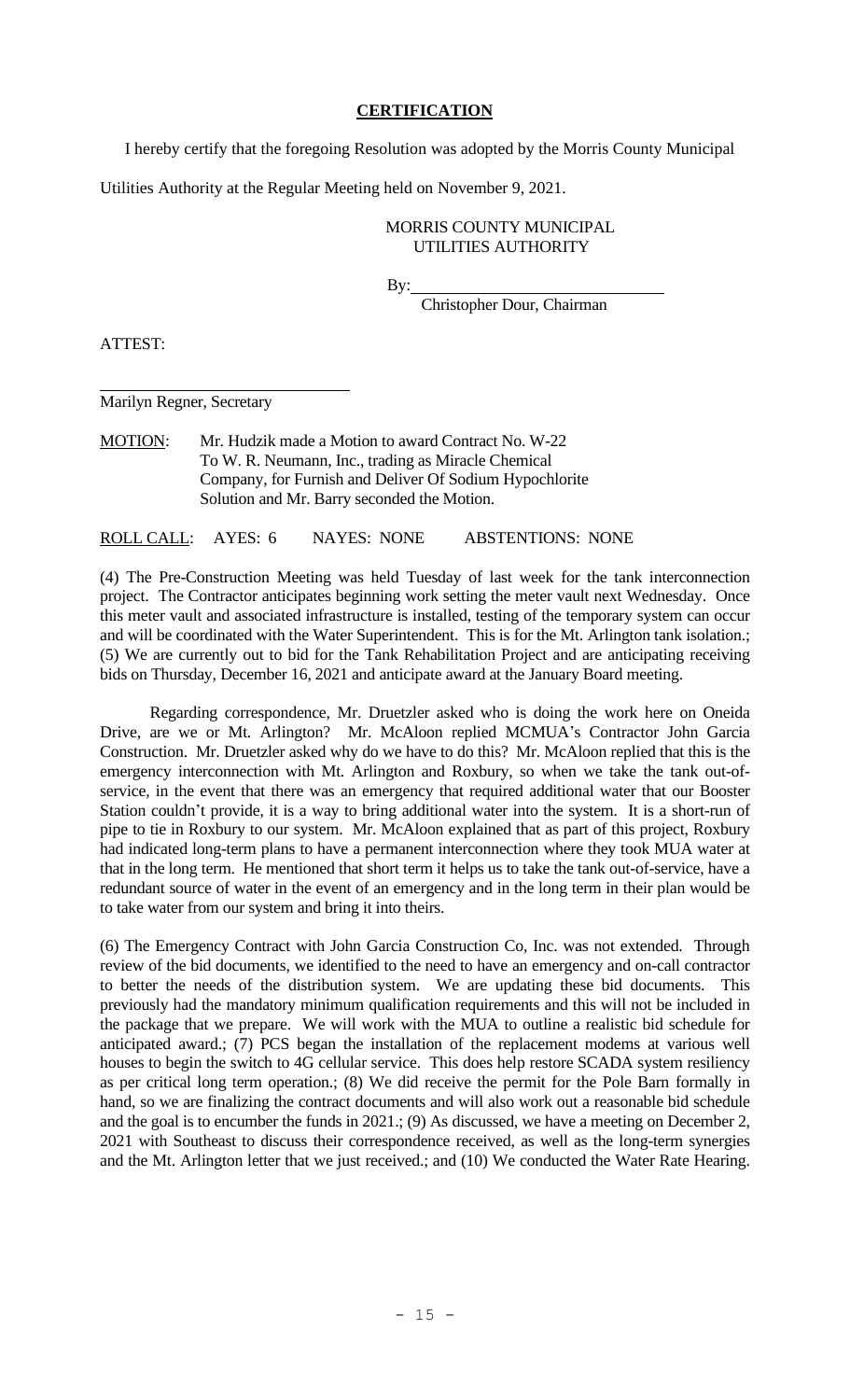# **ENGINEER'S REPORT:**

# **PROJECT STATUS**

- *1. General System:*
	- A. Through October 2021, MCMUA sold approximately 1,396.801 MG to date. This total volume of water sold to date is below the total sold for the same period in 2020 (1,457.615 MG), however, as above the total sold in 2019 (1,289.799 MG) respectively.
	- B. SCE is preparing documents to solicit price quotes to complete the Clyde Potts Booster station abandonment in early 2022 following the termination date of Article III of the water supply agreement with SMCMUA. Article III is the provision of water to MCMUA from SMCMUA which has been mutually terminated and will expire on January 6, 2022. The abandonment of this station will eliminate the risk associated with this chamber and the condition of the pump and components which have greatly exceeded the useful life.

# *2. Contract W-22 Furnish & Deliver Sodium Hypochlorite Solution Bid*

The annual Sodium Hypochlorite bid opening for Contract W-22 Furnish & Deliver Sodium Hypochlorite Solution for 2021 was held on Thursday October 21, 2020 at 11:00am. One (1) bid were received for this project with the lowest bid submitted by Miracle Chemical Company from Farmingdale, NJ in the amount of \$18,040.00 (\$2.255 / gallon). A bid review was performed, and SCE recommends award to Miracle Chemical Company pending confirmation from MCMUA Legal Counsel. The awarded price in for this contract in 2021 was \$16,680.00 (\$2.085 / gallon).

*3. Mt. Arlington Water Storage Tank Rehabilitation:*

# **Contract A – Tank Isolation**

The Pre-construction meeting was held on Tuesday November 2, 2021 for the tank interconnection project. The Contractor anticipates beginning the installation of the pipe on Wednesday November 10, and anticipates setting the meter vault on Wednesday November 17, 2021. Once the meter vault and associated infrastructure is installed, testing of the temporary system can occur and will be coordinated with Water Superintendent.

# **Contract B – Tank Rehabilitation**

The Contract Documents for tank rehabilitation have been advertised in the papers with the following schedule:

- Publication of Notice to Bidders: Thursday, November 4, 2021
- Non-Mandatory Site Visit: Tuesday, November 16, 2021
- Deadline for Submission of Written Questions Regarding Bid Documents:
	- Wednesday, November 24, 2021
- Bids Due: Thursday, December 16, 2021
- Contract Award: **Anticipated on Tuesday, January 11, 2021**
- SCE will closely monitor the progress of the interconnection and the performance testing of the system operation to ensure tank dewatering for rehabilitation can be successfully performed.
- *4. Water Division Emergency Contractor*

The Emergency Contract with *John Garcia Construction Co, Inc.* from Clifton NJ, was not extended; through review of the bid documents, we identified the need to have an emergency and on-call contractor to better meet the needs of the distribution system. Therefore, update of the bid documents will be performed. It should be noted that the mandatory minimum qualification requirements will not be included in this package. We will work with to outline a realistic bid schedule for opening and anticipated award of this project.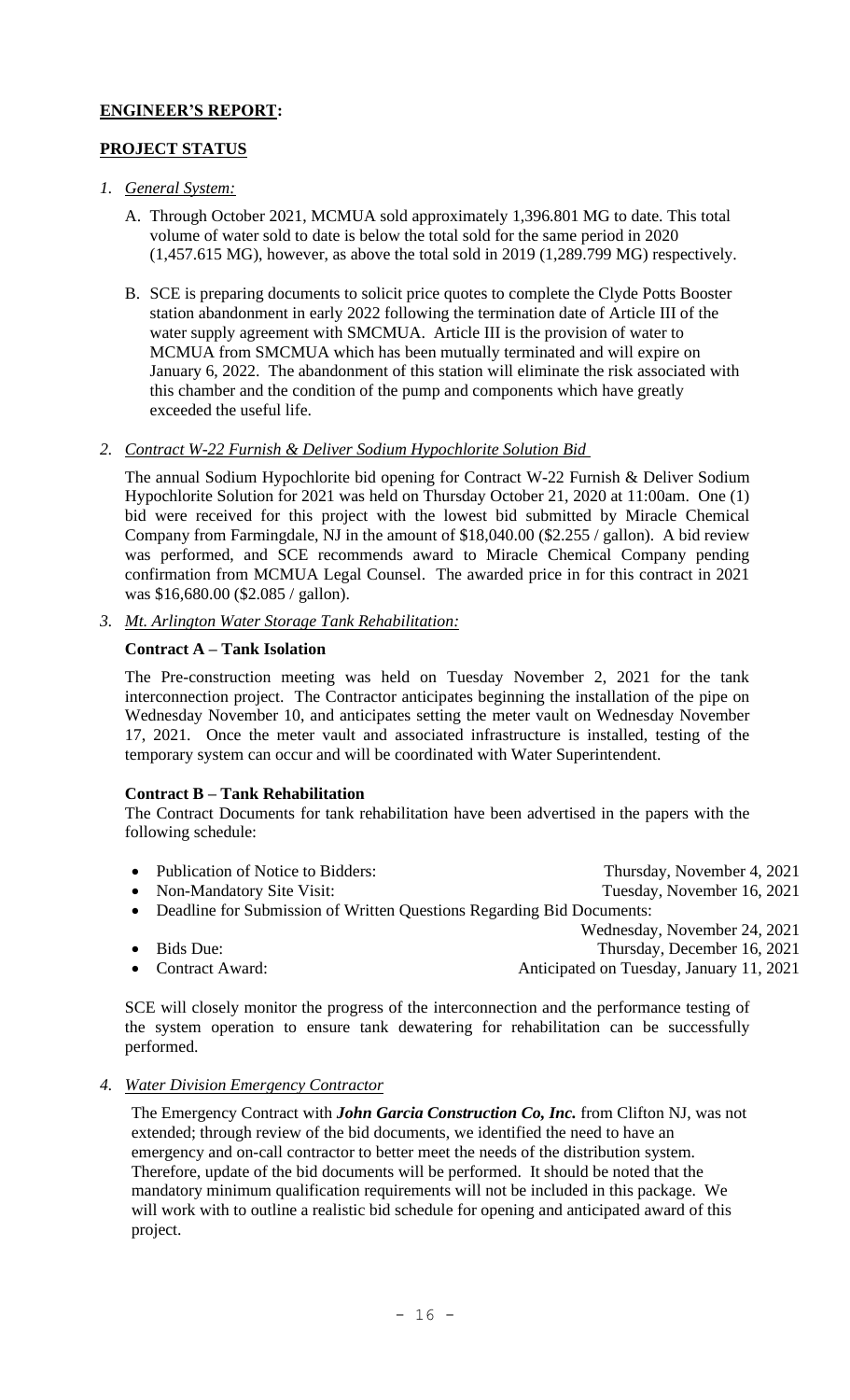*5. 4G Modem Replacements and Integration Services:* 

PCS Pump and Process has begun the installation of the replacement modems at the various wells houses for the switch to 4G cellular service. The installation of this equipment restores the SCADA system resiliency and it critical to long term operation.

*6. Well #7 Pole Barn*

NJDEP has provided formal approval of the necessary permits for this project. SCE is finalizing the Contract Documents and will work to outline a reasonable bid schedule to determine bid opening and anticipated award to ensure funds are encumbered in 2021 for this project.

*7. Southeast Morris County Municipal Utilities Authority (SMCMUA) Coordination*

SMCMUA has contacted MCMUA to schedule a meeting to continue discussions with regard to long term synergies and cooperative system operation. This meeting has been scheduled for Thursday December 2, 2021 at 2:00PM. Following this meeting, we will update the Water Committee and the Board on the status of these discussions.

*8. Water Rate Hearing – November 9, 2021*

SCE will be prepared to provide testimony as the MCMUA's Consulting Engineer at the November 9, 2021 water rate hearing which is being conducted during the MCMUA's Regular Board Meeting.

### **SOLID, HAZARDOUS & VEGETATIVE WASTE REPORT:**

Mr. Deacon provided the following highlights: (1) Reminder for those attending the tour of our Transfer Station, Vegetative Waste Facilities and the Curbside Garage is scheduled for Friday, November 12, 2021 at 10 a.m. start at the Academy.; (2) On the resolution for the purchase of the Ford 250, Liz will be reading that in her report.; (3) An update on the 80,000 vs. 90,000 lb. approval, the MUA and Mascaro received official approval from both Pennsylvania DOT and New Jersey DEP/DOT. Pennsylvania's approval expires on January 3, 2022 and New Jersey's approval expires on January 4, 2022. This was mentioned yesterday at the Mascaro Operations Meeting and as of today, they are no longer using third-party haulers, so the 10,000 lb. per trailer has helped them clear the floor.; (4) The last HHW event at Chatham High School our totals were 575 for the day. We are looking to schedule our four events for next year.; (5) Leaf season has started. We've noticed that we have been getting more grass instead of leaves due to the wet season but the leaves will be coming in soon.; (6) We received our two new loaders at Parsippany Compost today.; and (7) The Correspondence Report includes NaturCycle's food waste proposal. MCMUA Staff is going to review that and get with NaturCycle to further discuss.

Mr. Deacon mentioned that he has a resolution for the Kirk Allen Contract, which is for our supplemental deliveries of vegetative materials and asked for the Board's approval of same:

#### **RESOLUTION NO. 21-93**

### **RESOLUTION OF THE MORRIS COUNTY MUNICIPAL UTLITIES AUTHORITY APPROVING A VENDOR SERVICE CONTRACT WITH KIRK ALLEN TRUCKING, LLC FOR THE DELIVERY OF MULCH AND COMPOST ON A 'NON-FAIR AND OPEN' BASIS PURSUANT TO THE LOCAL PUBLIC CONTRACTS LAW AND THE 'PAY-TO-PLAY' LAW**

**WHEREAS**, the MCMUA has a need to acquire a Vegetative Waste Hauler –to provide delivery services of mulch and compost on behalf of the MCMUA pursuant to the Local Public Contracts Law N.J.S.A. 40A:11-6.1on a 'non-fair and open' contract pursuant to the provisions of the "New Jersey Local Unit Pay-To-Play" Law, N.J.S.A. 19:44A-20.4 et seq.; and

**WHEREAS**, competitive quotations were solicited in accordance with the Local Public Contracts Law, N.J.S.A. 40A:11-6.1; and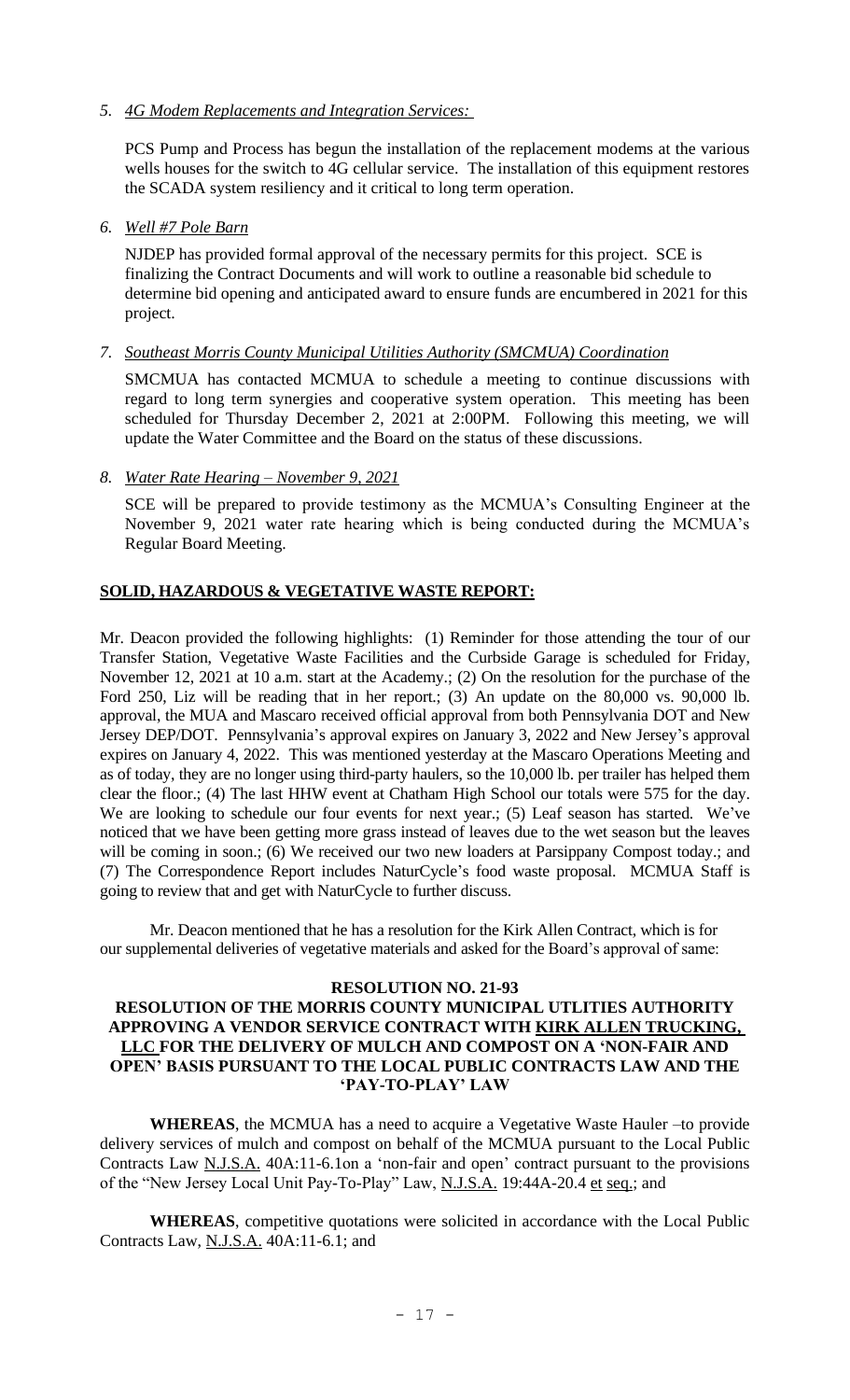**WHEREAS**, in response to the solicitation of competitive quotations, Kirk Allen Trucking, LLC, having a business address of 20 Continental Drive, Stanhope, NJ 07874 submitted the attached proposal for the work to be performed at rates as set forth below:

> Deliveries within Morris County \$10.95/Cubic Yard Deliveries outside of Morris County \$12.95/Cubic Yard Deliveries under 5 yards within Morris County \$50.00 Deliveries under 5 yard outside of Morris County \$60.00

**WHEREAS,** Kirk Allen's quote was most advantageous to the MCMUA Vegetative Waste Hauler needs, price and other factors considered; and

**WHEREAS,** the term of the contract shall be for one year, commencing on November 30, 2021; and

### **WHEREAS**,

|     | The known or estimated cost of the goods or service to be provided    |
|-----|-----------------------------------------------------------------------|
|     | will exceed \$17,500.00;                                              |
| 2.  | The required Business Entity Disclosure Certification form has        |
|     | been submitted and will be placed on file.                            |
| 3.  | The required Political Contribution Disclosure form has been          |
|     | submitted and will be placed on file.                                 |
|     | The contract will prohibit the vendor from making any reportable      |
|     | contributions through the term of the contract.                       |
| .5. | In lieu of a separate certification of funds, the maximum dollar      |
|     | value of this contract is as set forth in this resolution per N.J.A.C |
|     | $5:30-5.4$ (a) 3.                                                     |

**WHEREAS,** the MCMUA Treasurer certifies that sufficient funds are available from Budget account number 01-4-4742 for the work to be performed.

**WHEREAS,** all responses to the MCMUA solicitation of competitive quotes are on file at the Authority and available for review upon request; and

**NOW THEREFORE, BE IT RESOLVED** by the Morris County Municipal Utilities Authority, in the County of Morris, State of New Jersey, that it authorizes the execution of a vender service contract with Kirk Allen Trucking, LLC, as set forth below as most advantageous, price and other factors considered in accordance with N.J.S.A. 40A:11-6.1 under a 'non-fair and open' basis:

Account Number: 01-4-4742

Estimated Cost of Services: \$44,000.00 (not to exceed)

### **BE IT FURTHER RESOLVED** as follows:

- 1. The Executive Director is authorized and directed to execute a contract with Kirk Allen Trucking, LLC for Vegetative Waste Trucking Services in a form approved by the Authority's attorney, based on the 2021 Proposal received by the Authority on September 23, 2021, available in the offices of the Authority, and incorporated by reference and made part hereof, for a term of one (1) year.
- 2. The Contract is awarded subject to the submission of all insurance certificates required by the Contract, in a form acceptable to the Risk Manager of Morris County, and all other documentation required by the Contract, and shall commence upon the execution of a written Contract by both parties.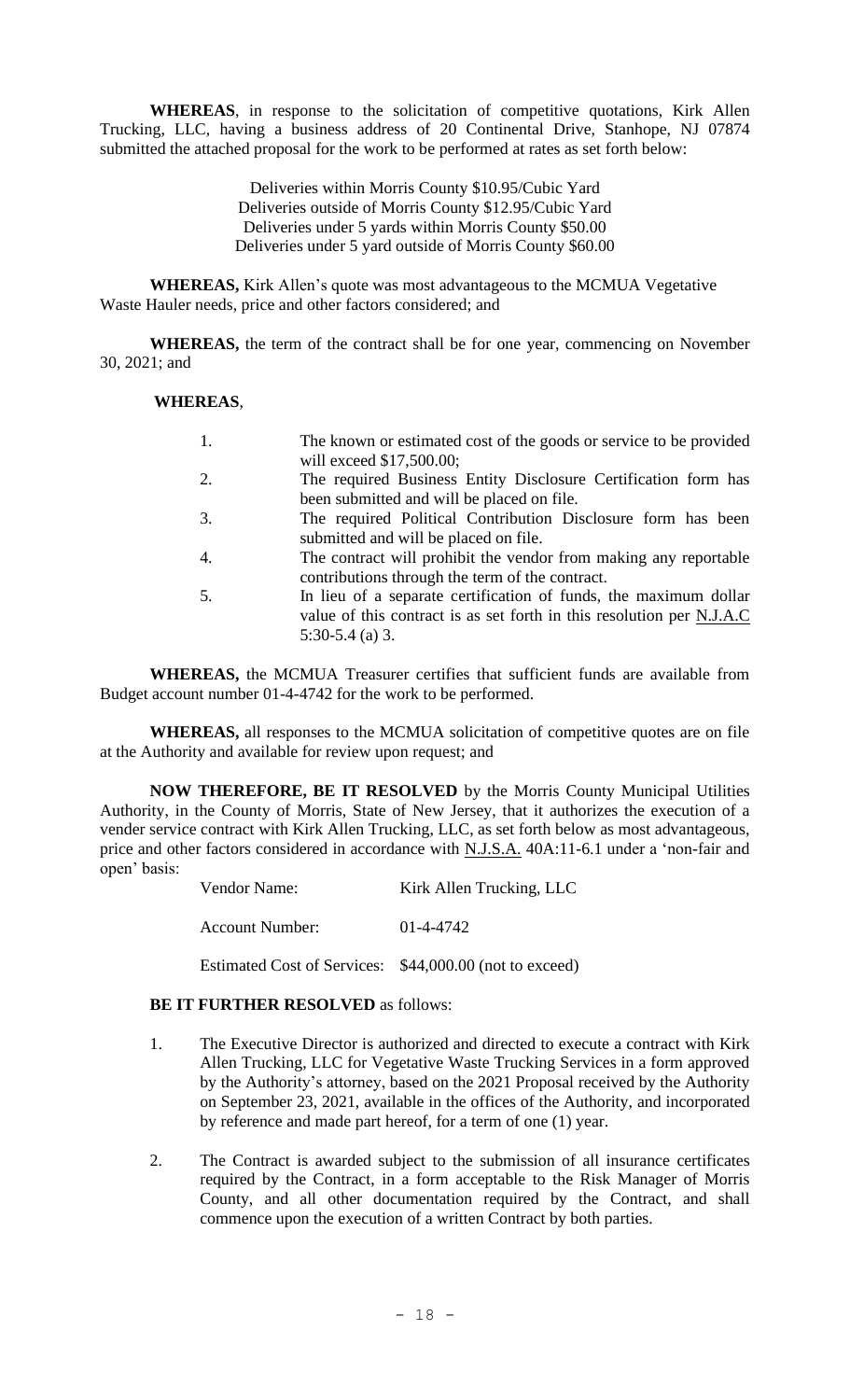- 3. The MCMUA's staff and consultants are hereby authorized and directed to take all other actions necessary or desirable to fully effectuate the terms and conditions of this Resolution.
- 4. This Resolution shall take effect as provided by law.

# **CERTIFICATION**

I hereby certify that the foregoing Resolution was adopted by the Morris County

Municipal Utilities Authority at the Regular Meeting held on Tuesday, November 9, 2021.

## MORRIS COUNTY MUNICIPAL UTILITIES AUTHORITY

By:\_\_\_\_\_\_\_\_\_\_\_\_\_\_\_\_\_\_\_\_\_\_\_\_\_\_\_\_\_\_\_

Christopher Dour, Chairman

ATTEST:

Marilyn Regner, Secretary

\_\_\_\_\_\_\_\_\_\_\_\_\_\_\_\_\_\_\_\_\_\_\_\_\_\_\_\_\_\_

MOTION: Mr. Guadagno made a Motion to Approve A Vendor Service Contract With Kirk Allen Trucking, LLC For The Delivery Of Mulch And Compost On A 'Non-Fair And Open' Basis Pursuant To The Local Public Contracts Law And The Pay-To-Play Law and Mr. Barry seconded the Motion.

Mr. Druetzler suggested that next year we should think about a two-year contract as opposed to a one-year contract. Mr. Gindoff replied yes. Mr. Deacon mentioned that we solicit quotes for that service, so we will look into that. We do reach out to different vendors every year.

ROLL CALL: AYES: 6 NAYES: NONE ABSTENTIONS: NONE

Mr. Deacon mentioned that the following resolution is for the windrow turner to replace one of the scarabs and asked for the Board's approval of same:

# **RESOLUTION NO. 21-94**

# **RESOLUTION OF THE MORRIS COUNTY MUNICIPAL UTILITIES AUTHORITY AUTHORIZING THE PURCHASE OF ONE (1) KOMPTECH AMERICAS WINDROW TURNER THROUGH THE SOURCEWELL COOPERATIVE PRICING SYSTEM #0050119-KMP PURCHASING CONTRACT FOR 2021**

**WHEREAS,** the Morris County Municipal Utilities Authority (MCMUA) is authorized by N.J.S.A. 52:34-6.2 to make purchases and contracts for services through the use of a nationally-recognized and accepted cooperative purchasing agreement that has been developed utilizing a competitive bidding process by another contracting unit within the State of New Jersey, or within any other state, and further provided that the contracting unit has made a determination that the use of a cooperative purchasing agreement will result in cost savings after all factors have been considered; and

**WHEREAS**, the Qualified Purchasing Agent (QPA) for the MCMUA has determined that the Sourcewell Cooperative Purchasing Program (Sourcewell) is a nationally-recognized and accepted cooperative purchasing system and agreement that has been developed utilizing a competitive bidding process by another contracting unit, as it is a service cooperative created by the Minnesota legislature as a local unit of government. Minn. Const. art. XII, sec. 3. As a public corporation and agency, Sourcewell is governed by local elected municipal officials and school board members. Minn. Stat. § 123A.21 Subd. 4 (2017); and

**WHEREAS**, the MCMUA QPA has further determined that Sourcewell utilizes a cooperative purchasing system and agreement that complies with the competitive bidding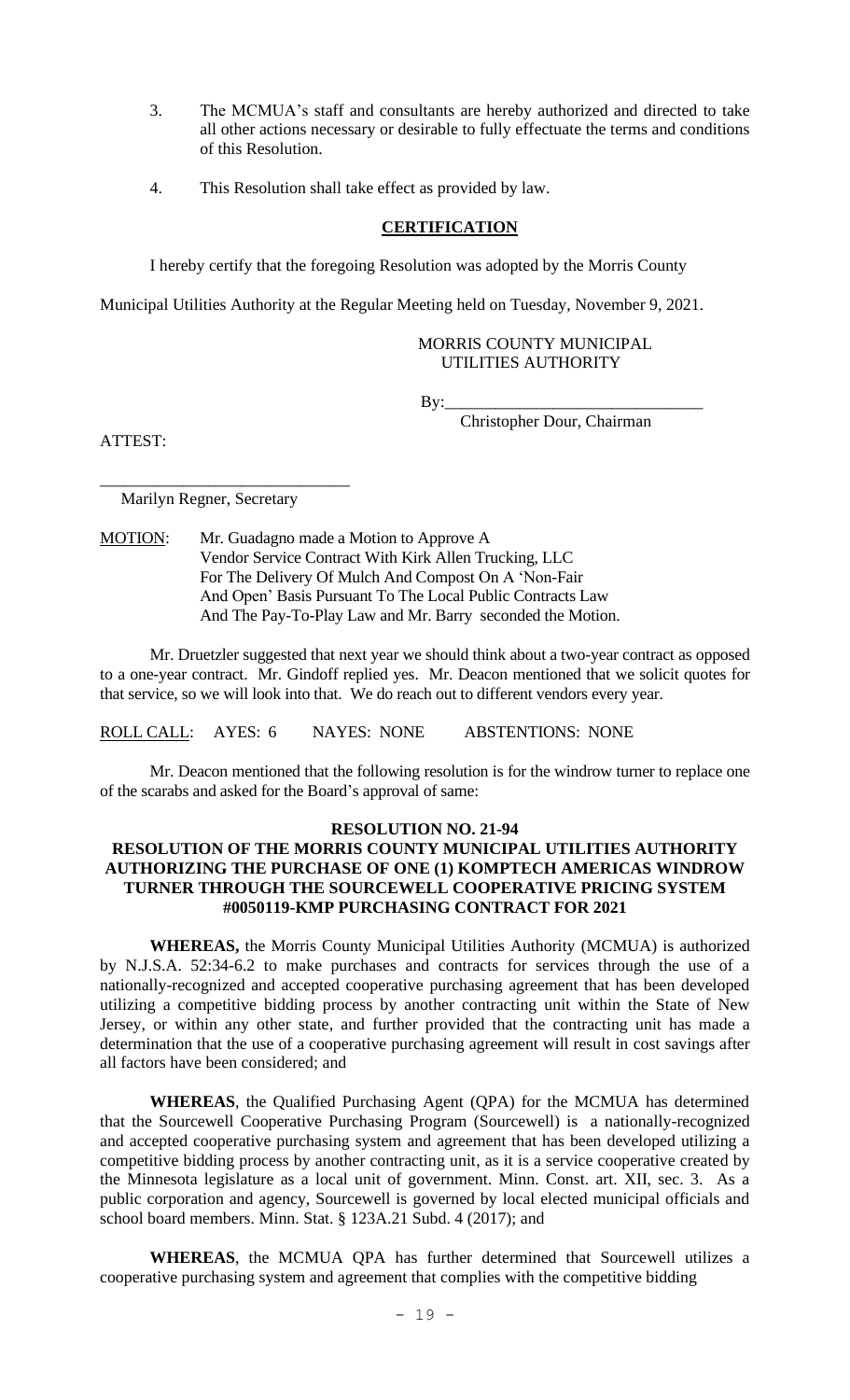process set forth in the Local Public Contracts Law at N.J.S.A. 40A:11-1 et seq., and meets the criteria of the New Jersey pay-to-play law at N.J.S.A. 19:44A-20.7; and

**WHEREAS,** Sourcewell has advertised and awarded cooperative purchasing agreements for a variety of goods and equipment, including Windrow Turners; and

**WHEREAS**, on October 12, 2021, the Morris County Municipal Utilities Authority publicly advertised a Notice of Intent to Award a Contract for the purchase of one (1) Windrow Turner through the Sourcewell Cooperative Purchasing Program under a National Cooperative Purchasing Agreement. The associated public comment period ended on October 26, 2021 and no comments were received; and

**WHEREAS**, through the Sourcewell Cooperative Purchasing Program, the purchase of one (1) Windrow Turner is available for purchase through Komptech Americas in the total amount of \$649,950.00.; and

**WHEREAS,** a cost savings analysis was done by the MCMUA's QPA and it was determined that the MCMUA would save \$81,341.00 by obtaining the Windrow Turner from the Sourcewell Cooperative Purchasing Program; and

**WHEREAS**, the New Jersey Department of Environmental has approved a Grant in the amount of \$164,171.70 to the MCMUA to pay for a portion of the purchase price: and

**WHEREAS,** all required documentation, including, New Jersey Business Registration Certificate; Statement of Corporate Ownership; Public Contract EEO Compliance Form (Affirmative Action) and Non-collusion Affidavit has been obtained from the vendor in accordance with New Jersey Local Public Contracts Law; and

**WHEREAS**, in lieu of a separate certification of funds, the maximum dollar value of this contract is \$649,950.00 as per N.J.A.C. 5:30-5.4(a) 3; and

**WHEREAS**, the funding for this purchase shall come from account #01-4-600-602-173.

**NOW THEREFORE BE IT RESOLVED** by the Morris County Municipal Utilities Authority, in the County of Morris, State of New Jersey, that it does hereby authorize the award of contract through the Sourcewell Cooperative Purchasing Program for the purchase of one (1) Windrow Turner in the amount of \$649,950.00.

This Resolution shall take effect as provided by law.

### **CERTIFICATION**

I hereby certify that the foregoing Resolution was adopted by the Morris County

Municipal Utilities Authority at the Regular Meeting held on Tuesday, November 9, 2021.

## MORRIS COUNTY MUNICIPAL UTILITIES AUTHORITY

By:\_\_\_\_\_\_\_\_\_\_\_\_\_\_\_\_\_\_\_\_\_\_\_\_\_\_\_\_\_\_

Christopher Dour, Chairman

ATTEST:

Marilyn Regner, Secretary

\_\_\_\_\_\_\_\_\_\_\_\_\_\_\_\_\_\_\_\_\_\_\_\_\_\_\_\_\_

MOTION: Mr. Druetzler made a Motion to Authorize The Purchase Of One (1) Komptech Americas Windrow Turner Through The Sourcewell Cooperative Pricing System #0050119 – KMP Purchasing Contract For 2021 and Mr. Guadagno seconded the Motion.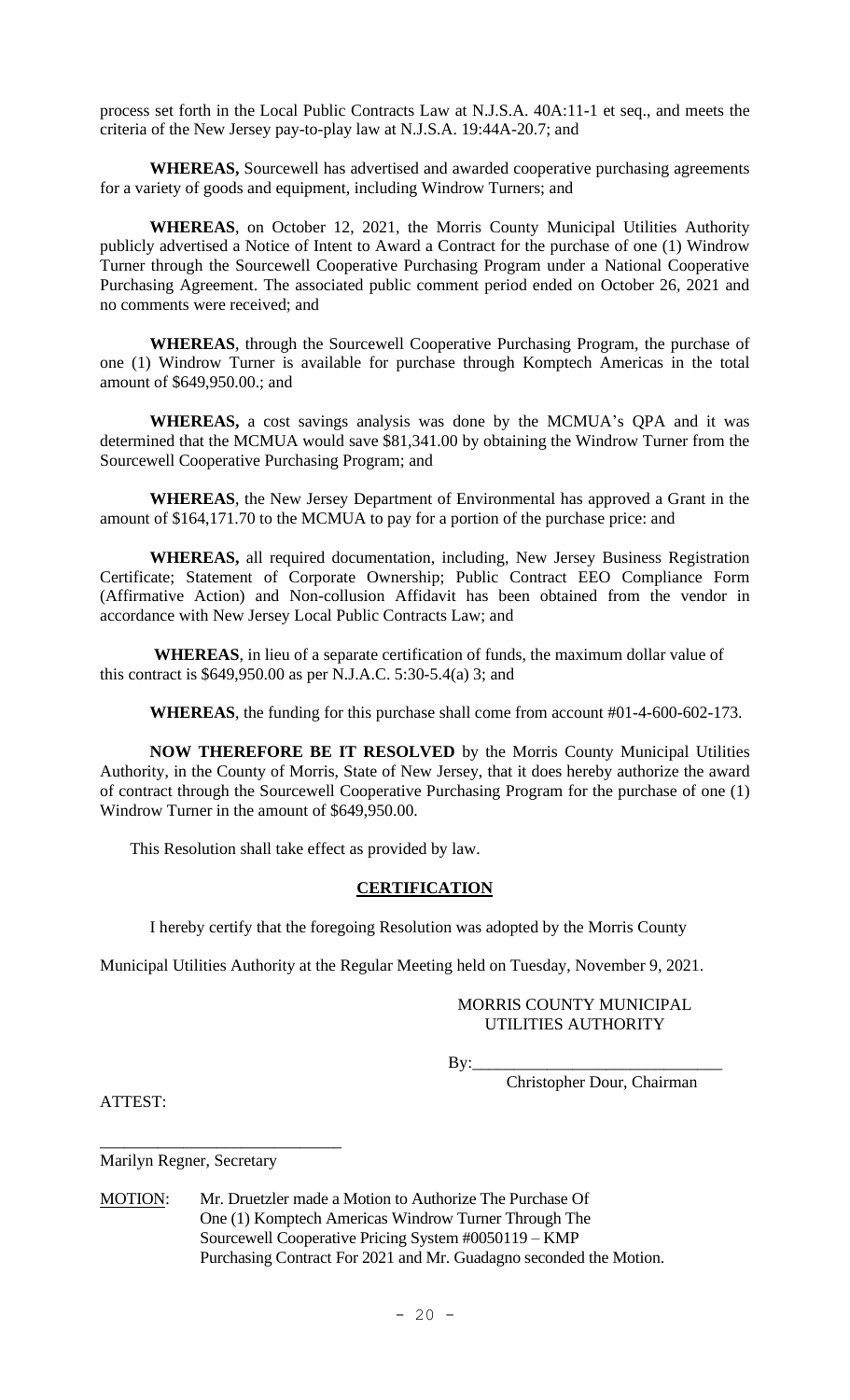Chairman Dour commented that it is nice when the State is actually paying us to retire one of our old pieces of equipment, so this is a very good policy on the part of the State and it is very opportune for us to get rid of that piece of equipment.

ROLL CALL: AYES: 6 NAYES: NONE ABSTENTIONS: NONE

Mr. Deacon mentioned in his report is basically because of this Program, the State recommends that we adopt their resolution to go into the Grant Program and asked for the Board's approval of the following Resolution:

#### **RESOLUTION NO. 21-95**

### **GOVERNING BODY RESOLUTION AUTHORIZING GRANT BETWEEN MORRIS COUNTY MUNICIPAL UTILITIES AUTHORITY AND STATE OF NEW JERSEY DEPARTMENT OF ENVIRONMENTAL PROTECTION GRANT IDENTIFIER AQ22-072 – DIESEL WINDROW TURNER DECOMMISSIONING**

WHEREAS, The New Jersey Department of Environmental Protection (Department) has received Congestion Mitigation Air Quality (CMAQ) funding from US DOT- FHWA Federal Aid for the replacement of qualifying off-road diesel equipment; and

WHEREAS, the Morris County Municipal Utilities Authority (MCMUA) applied for such funding and the Department approved reimbursement in the amount of \$164,171.70 toward the purchase of a new diesel Windrow Turner from Komptech Americas provided the MCMUA decommission its 1999 SCARAB Windrow Turner.

NOW, THEREFORE, BE IT RESOLVED as follows:

- 1. This Resolution incorporates by reference the attached Resolution prepared by the Department for Grant Identifier AQ22-072 as if fully stated herein and approves said Resolution.
- 2. The Executive Director of the Morris County Municipal Utilities Authority and Counsel are hereby authorized and directed to prepare and execute any necessary grant application forms and execute a grant agreement for the Windrow Turner purchase and decommissioning described above.
- 3. This Resolution shall take effect immediately.

# **C E R T I F I C A T I O N**

I hereby certify that the foregoing Resolution was adopted by the Morris County Municipal Utilities Authority at the Regular Meeting held on November 9, 2021.

> MORRIS COUNTY MUNICIPAL UTILITIES AUTHORITY

By:

Christopher Dour, Chairman

ATTEST:

Marilyn Regner, Secretary

\_\_\_\_\_\_\_\_\_\_\_\_\_\_\_\_\_\_\_\_\_\_\_\_\_\_\_\_\_\_\_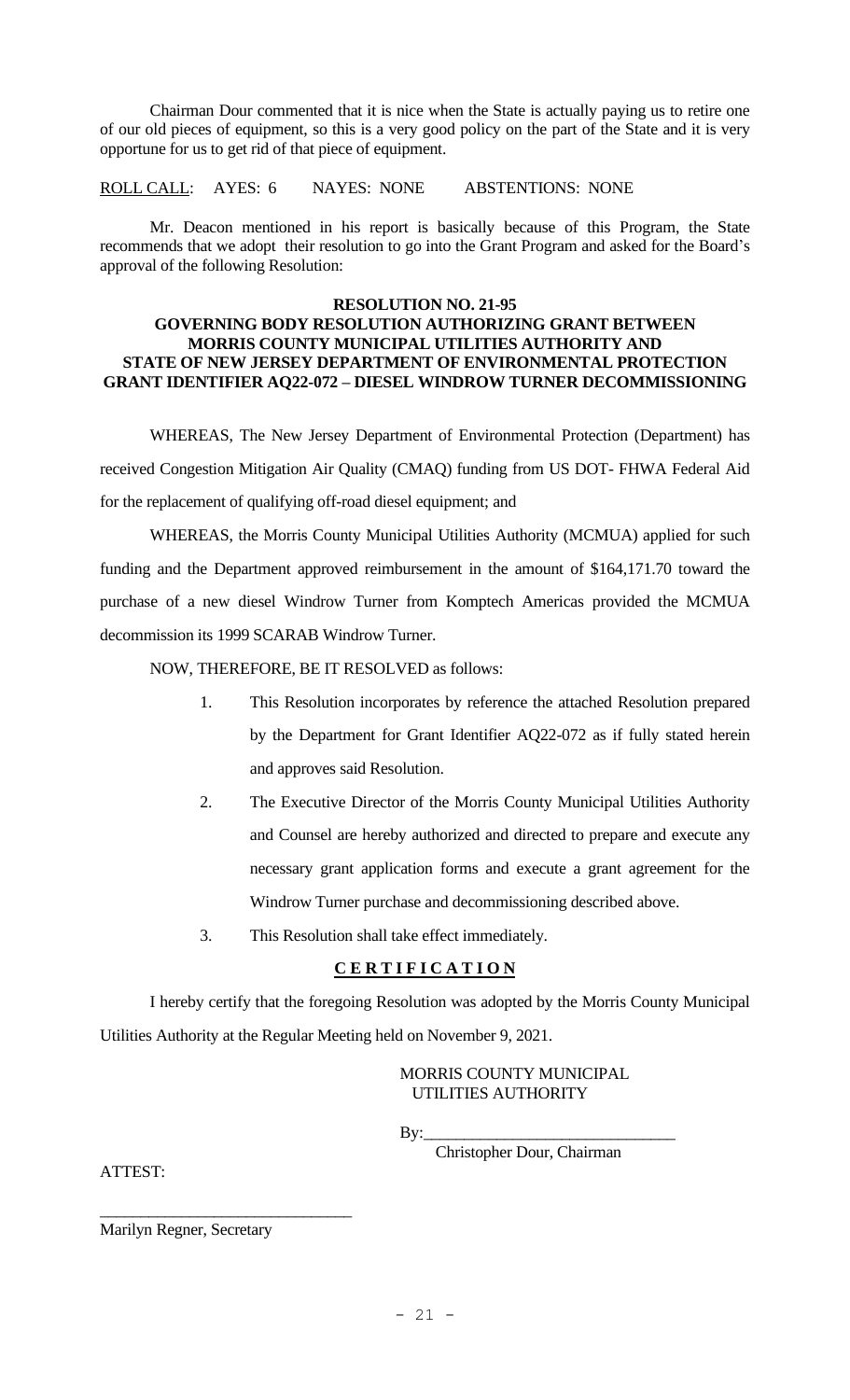### MOTION: Mr. Barry made a Motion to Authorize The Grant Between The Morris County Municipal Utilities Authority and State Of New Jersey Department Of Environmental Protection Grant Identifier AQ22-072 – Diesel Windrow Turner DeCommissioning and Mr. Druetzler seconded the Motion.

Chairman Dour would like to thank whoever found this Grant and again it is very opportune. Mr. Deacon mentioned that it was Anthony Marrone who found the Grant and it is a very good program. Mr. Gindoff clarified that we are getting rebates from the same program for the loaders as we just approved for the windrow turner. It is a great program that Anthony found for us and we are taking advantage of.

# ROLL CALL: AYES: 6 NAYES: NONE ABSTENTIONS: NONE

With regard to food waste, Mr. Druetzler commented that he wants the MUA to be very cautious because we talked about food waste many times and he does not know about it. Mr. Deacon replied that he does not think it is an easy thing to take on as far as permitting goes and acceptance through the DEP. There is not a lot of outlets in the area. This is just a proposal from NaturCycle to supplement our compost for the carbon to get stuff to break down faster up in Mt. Olive. Mr. Gindoff mentioned for just general handling of food waste, we have other options that we could also look at that may make more sense at a smaller scale. Mr. Gindoff appreciated Mr. Druetzler's concern.

Mr. Lemanowicz reported that we were working with Larry Gindoff on a number of items at Parsippany Transfer Station. One is a shroud brace that was damaged apparently by a trailer. We provided a design of a new brace, hoping to get shop drawings on the replacement brace and we anticipate coming out to inspect the replacement brace installation. The next item is with respect to some protection blocks. Some of these protection blocks were dislodged during the excessive deliveries during IDA, there were other blocks that simply wore out and there was another block that is intended to protect the brace that was damaged from future damage. These documents are nearly completed so that we can get those new blocks installed and prevent future damage. There is also the issue of the facade repair that we should have in a couple of weeks. That was an issue with a decorative block within the Parsippany facility that seems to be pulling away. It is not a structural issue, the block fills in between the steel structure, but it still needs to be addressed. We have also submitted a proposal for the future water connection potential to get to the Mt. Olive Facility. That facility is currently on a well, which obviously does not provide adequate fire protection. Further, we have a proposal in for a CAD Drawing for the facilities as part of the Emergency Action Plan for Parsippany Troy Hills and Mt. Olive Transfer Stations. All this has been submitted and we are looking to receive authorization to pursue these items.

# **SOLID, HAZARDOUS AND VEGETATIVE WASTE REPORT:**

# **GENERAL ADMINISTRATIVE MATTERS**

MCMUA Transfer Station Manager Brett Snyder, Assistant Operations Manager Mike Nunn, and Solid Waste Coordinator James E. Deacon continued with the Association of Environmental Authorities- Environmental Professional Development Academy (AEA-EPDA) during the month of October 2021. MCMUA cohort members have completed Track #1- Administration, which began on September 15. Cohorts are now attending the six (6) week Track #2- Operations, which includes MCMUA Transfer Station Manager Justin Doyle. During this six (6) week Operations Track, enrollees will take tours of the various waste water, drinking water, and solid waste plants/facilities, mostly located in Southern New Jersey. Track #3- Finance and Track #4- Human Recourses (HR) are scheduled to take place in early 2022.

The MCMUA Executive Director and the Solid Waste Operations staff will be hosting a tour of the two (2) transfer stations, the two (2) vegetative waste facilities, and our Curbside Division for the MCMUA Board members, our Commissioner-liaison, and our Counsel and Consultants. The tour will take place on Friday, November 12 and will include a site overview by all the respective facility managers/supervisors.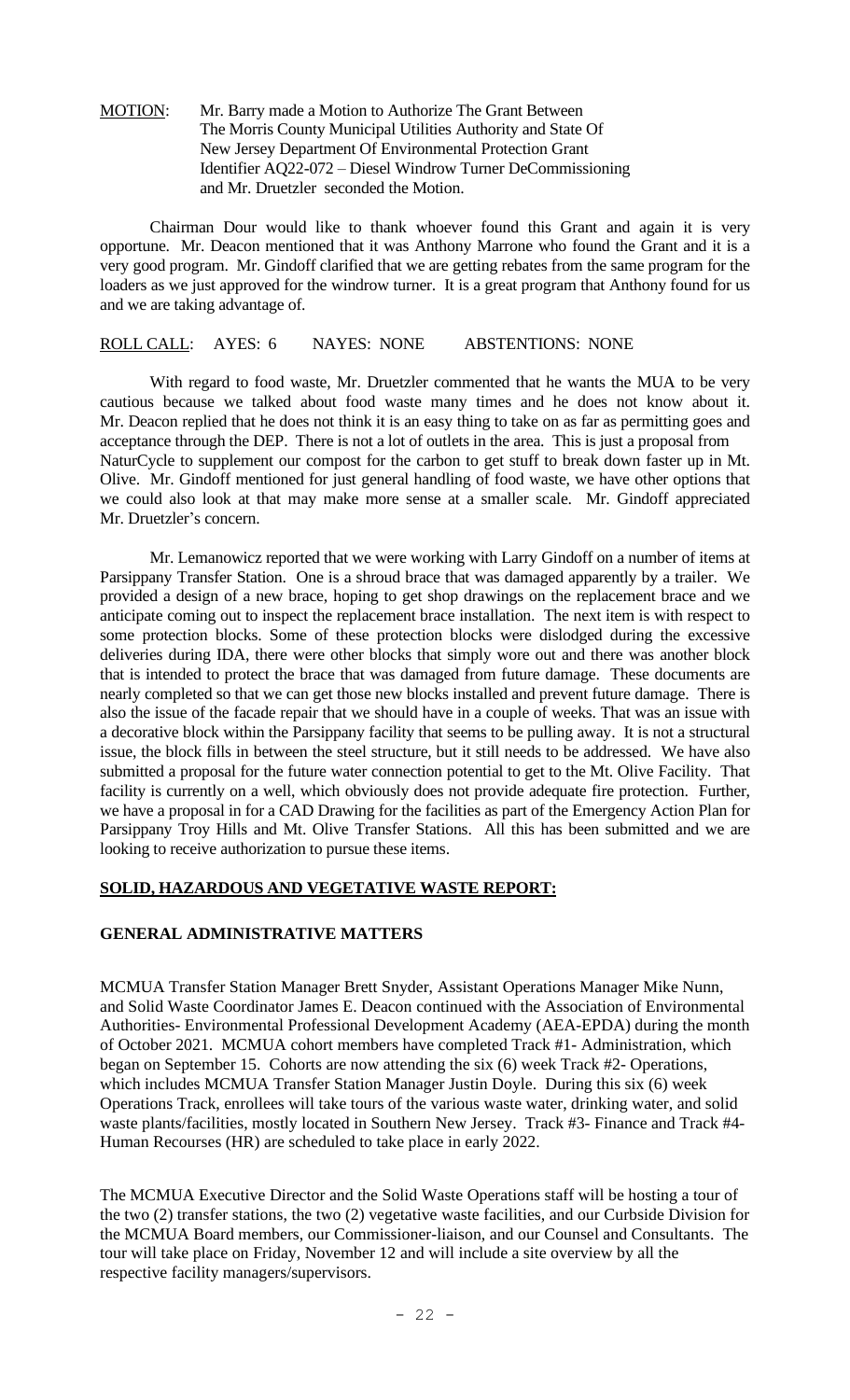MCMUA staff has prepared a resolution for Board consideration at the November 9 meeting for the purchase of a new Ford F-250 pickup truck through Beyer Ford under State Contract. This truck would be slated for our Curbside Division, replacing a 2004 GMC single cab pickup truck that will be set up for auction.

**Public Hearing-** The MCMUA staff has prepared some changes regarding our vegetative waste program and the transfer station tipping fee rate for 2022. These established rates for services in both programs were presented at the October 12 Board meeting resulting in two (2) resolutions to amend through a public hearing at the November 9 Board meeting. The tipping fee rate adjustment represents just under a 1% increase to the current 2021 rate. The proposed price changes and adjustments to the MCMUA Vegetative Waste program rate schedule itemized in Resolution No. 21-83 relate to items like wood chips, bulk discount pricing, and the establishment of a new pickup residential pricing for screened compost. The rates used by Municipalities for most services won't change based on these adjustments.

# **TRANSFER STATIONS**

**Tonnage-** The 43,163 tons accepted in October 2021 represents a 15.35% increase over the 37,420 tons accepted in October of 2020. Tonnage continues to be generated at historic levels with construction and demolition (C&D Type 13C) and bulky debris (Type 13) reaching highs with respect to their composition of the waste stream. For instance, the 17,133 tons of C&D and bulky waste generated last month in October 2021 represented 39.7% of the waste accepted at the transfer stations. To put this in perspective, ten (10) years ago in 2011, C&D and bulky waste only constituted 22% of the waste stream. With tonnage figures in for the first ten (10) months of 2021, it is currently projected that the transfer stations will manage 461,122 tons for the year which would be 10.63% greater than the 415,100 tons accepted in 2020. Please refer to the attached Transfer Station Disposal Report by Month for additional information.

# **October Comparison Statistics:**

Mount Olive Transfer Station: Inbound- 16,004 Tons- 1,799 Tons more than 2020 Total Customers- 4,070- 497 more than 2020 Self-Generated/ Residential Customers- 816- 55 more than 2020 (The Mount Olive transfer station is forecasted to process 12,195 more tons than 2020's totals)

Parsippany-Troy Hills Transfer Station: Inbound- 27,158 Tons- 3,944 Tons more than 2020 Total Customers- 5,633- 547 more than 2020 Self-Generated/ Residential Customers- 348- 39 more than 2020 (The Parsippany transfer station is forecasted to process 33,827 more tons than 2020's totals)

**Transfer Stations Accumulation of Solid Waste Issues-** Provided as an update to the MCMUA Board from the detailed timeline mentioned in the October 12 Solid, Hazardous, and Vegetative Waste Report:

The MCMUA staff continues to work with J.P. Mascaro and Sons on the challenges faced following Hurricane Ida and the Labor Day Holiday with the increased volumes of solid waste coming into the MCMUA transfer stations. J.P. Mascaro and Sons cleared the floors at our Mount Olive station on Wednesday, September 29, with continued progress noticed during this time period at the Parsippany-Troy Hills transfer station. The MCMUA had only exceeded our NJDEP Permitted capacity at Parsippany (1380 tons per day) three (3) days (September 7, 8, and 9) and once in Mount Olive (975 tons per day) (September 7) as a result of this solid waste emergency, even though historically high waste volumes continue to approach our Permit levels on a more consistent basis than experienced in the past. The MCMUA had discontinued the use of the SEVDOA in Mount Olive, approved by the NJDEP on September 14. The SEVDOA was cleaned, and has been clean, since September 18. As a result of everything mentioned above, and with the NJDEP relief to increase capacity and clearing the tipping floor each 24 hours set to expire on Friday, October 15, the MCMUA staff made a formal request to the NJDEP to extend this relief to Friday, October 22. J.P. Mascaro and Sons crews worked hard to finally clear the floor at our Parsippany station on Saturday, October 16. Since this time, waste has been left on the floor a total of six (6) times in Parsippany and only once (1) in Mount Olive, but not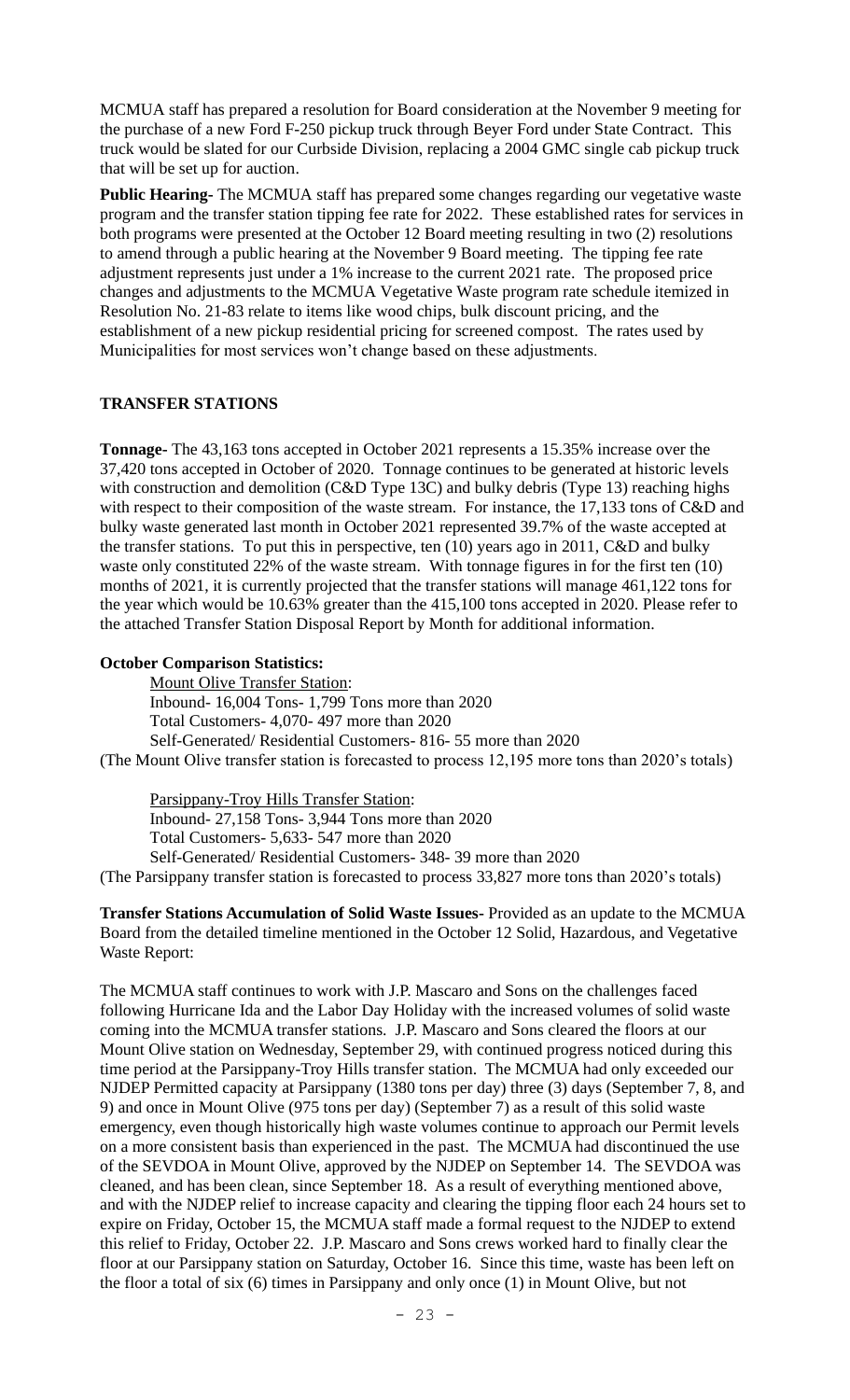approaching the extent in the previous weeks. A copy of this October 14 formal request/email to the NJDEP is attached as correspondence for the November 9 Board meeting. The MCMUA still remains in constant communication with the NJDEP, the Morris County Fire Marshal's Office, and other County and local agencies. Weekly site inspections of both transfer stations by the NJDEP are still occurring.

J.P. Mascaro and Sons continues to make efforts to fulfill the requirements of the contract by hiring additional CDL drivers and provide additional trailers for hauling waste to the approved landfill. On October 27, the MCMUA received correspondence on Mascaro's attempts for additional highway weight capacity from 80,000 pounds to 90,000 pounds. This October 27 J.P. Mascaro letter has been attached as correspondence for the November 9 Board meeting.

The MCMUA will continue to work with Mascaro on all the documented repairs needed as result of damages caused during this solid waste emergency. Alamio Engineering remains updated on any of these damages that may need professional oversite. Communication will continue to improve with J.P. Mascaro and Sons management and the MCMUA Operations staff during the monthly meetings. The MCMUA is still awaiting J.P. Mascaro and Sons' contingency plan when dealing with the increased "peak" periods or "unexpected circumstances" during the contract, mentioned during the October 5 virtual meeting with Mascaro management and Counsel.

# **HOUSEHOLD HAZARDOUS WASTE (HHW) MANAGEMENT**

**Program Participation-** The final 2021 MCMUA HHW one-day drop-off event that occurred on Saturday, October 23, 2021 at Chatham High School, 255 Lafayette Avenue in Chatham Township serviced a total of 575 vehicles. Similar to the last event at the Morris County Public Safety Academy (MCPSTA) on September 25, the lines into the High School were minimal throughout the day which made for a seamless event.

In October 2021, the permanent household hazardous waste facility (HHWF) located at the MCMUA Mount Olive transfer station had a total of 277 serviced appointments, which included 254 Morris County residents, 6 VSQG/small businesses, and 17 out-of-Morris County residents. MCMUA's 2021 totals now equal 2,552 serviced appointments, 2,301 of those appointments being Morris County residents.

# **VEGETATIVE WASTE MANAGEMENT**

Additional vegetative waste flow information can be found in the Vegetative Waste Report, which will be provided to the MCMUA Board for the November 9 meeting.

**MCMUA Vegetative Waste Recycling Facility Leaf Season-** Starting on Saturday, October 23 and ending on Saturday, December 11, the MCMUA will begin its extended operating hours for the Parsippany compost facility. The leaf season hours will begin at 7:00AM till 12:00PM and 1:00PM till 4:00PM, Monday to Friday, and 7:00AM till 12:00PM and 1:00PM till 3:00PM on Saturdays, still closed Sundays. As usual, if additional drop-off hours are needed by municipal workers, MCMUA staff will work closely to provide access to the Parsippany site as dictated by the changing leaf collection patterns. The Mount Olive/Camp Pulaski facility scheduled no special leaf season hours. The complete holiday schedule during this time, and for all the municipal entities seeking to take advantage of this opportunity, a detailed memo was sent out by the MCMUA staff on October 13 to all the Morris County DPW's.

**Heavy Equipment-** The two (2) new 2021 Volvo L110H wheel loaders purchased for the Parsippany facility are now slated to arrive the first or second weeks of November. The NJDEP Division of Air Quality, Bureau of Mobile Source, through the New Jersey Equipment Modernization Program (NJEMP), will be reimbursing the MCMUA 30% on the replacement equipment which will total \$150,923.40, all based on the decommissioning of the two (2) older Volvo loaders at Parsippany. An update on this equipment will be provided during the November 9 Board meeting.

Through the State's Sourcewell Contract, the MCMUA staff has prepared a resolution for the Board's consideration at the November 9 meeting to purchase a new Komptech Americas Topturn X5000 windrow turner. This equipment will replace the older 1999 Scarab windrow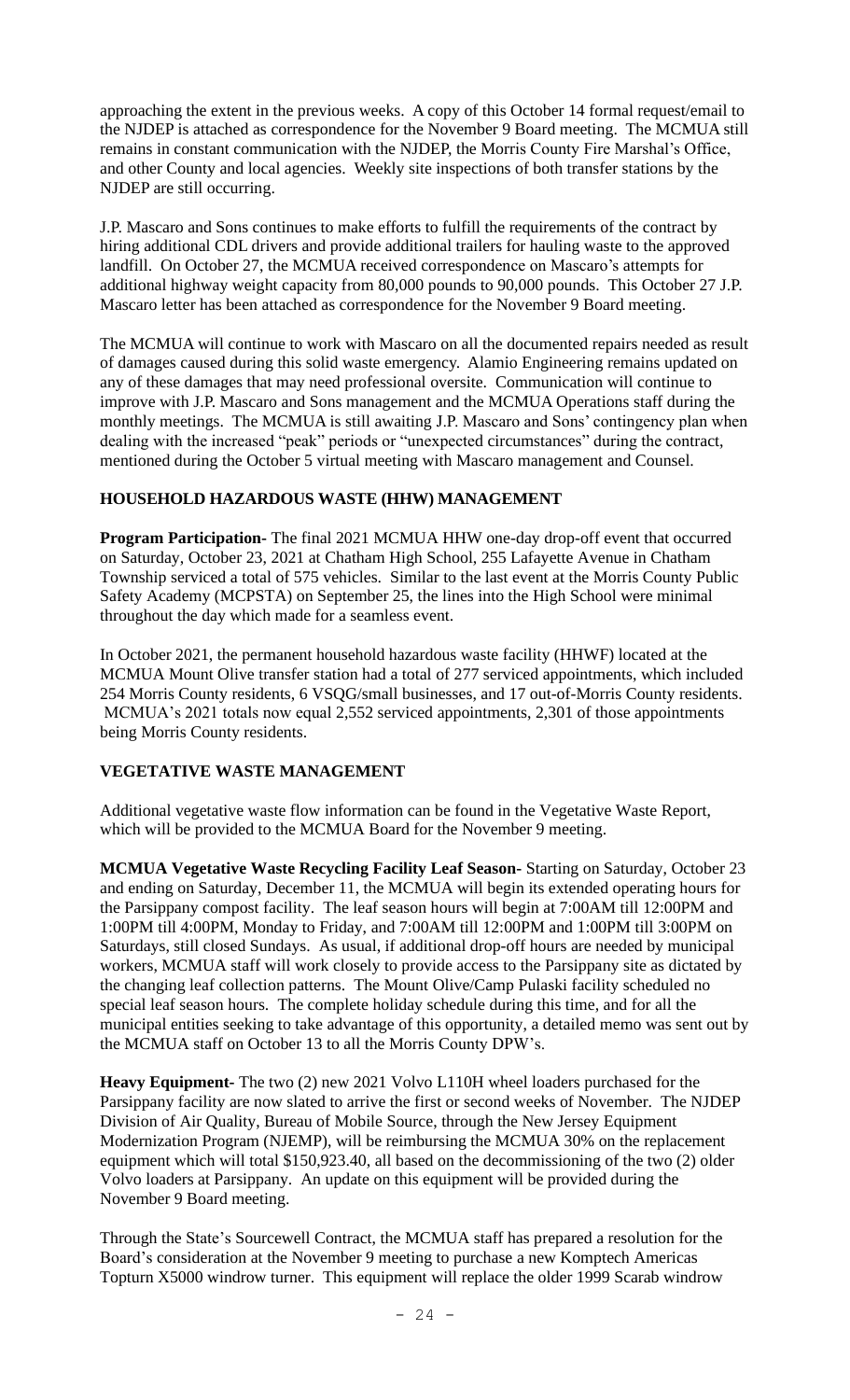turner in Mount Olive. The Topturn X5000 will be shared between the two (2) vegetative waste facilities. Fortunately, this turner is also a candidate for the same NJDEP NJEMP reimbursement mentioned above. The maximum NJDEP reimbursement is only for the equipment itself, and does not include warranties and extras. Therefore, the NJDEP 30% compensation amount is \$164,171.70, which gives the MCMUA a cost-share of \$383,067.30. Identical to the frontend loaders, the reimbursement program is based on the decommissioning of the oldest of the MCMUA's current Scarab windrow turners, which is the 1999 Scarab staged in Mount Olive. An NJDEP Grant requirement entails the MCMUA pass a resolution, authorizing the grant package. Along with the resolution for the purchase of this windrow turner, the MCMUA staff has prepared this State Grant resolution for the Board's consideration at the November 9 meeting. All other appropriate and related paperwork for this project has been submitted to the NJDEP for approval.

The MCMUA staff is working on obtaining tub grinding services to process the large brush pile currently staged at the Mount Olive/Camp Pulaski facility. The processing should take two (2) to three (3) days with the MCMUA staff already receiving quotes. Once proper paperwork is obtained, staff will prepare a resolution for the Board to consider for award of contract, and will start the scheduling process in coordination with leaf season and site coverage. MCMUA staff has also contacted Parsippany-Troy Hills Township Forestry Division through our intergovernmental shared agreement for grinding services of the class B materials (logs) in Mount Olive/ Camp Pulaski.

**Program and Site Improvements-** The Morris County Road Department assisted the Mount Olive facility by providing a 16" by 20' black corrugated drainage pipe to support an ongoing washout issue off of our main entrance road. This pipe now extends the flow of groundwater to prevent continued road shoulder erosion. Essex Fence Company, LLC. also completed the installation of new fencing and two (2) new gates at the Mount Olive/Camp Pulaski facility during the month of October. This improvement project included adding additional fencing to either sides of the entrance gates to help with trespassing. As a reminder to the Board, the gates are located on opposite sides of the facility. One (1) is a 22' cantilever style slide gates for easy opening and closing afterhours, and the other will be a 15' barrier style swing gate. The MCMUA has already removed the older posts and fencing from around these areas.

Site grading at both vegetative waste facilities using a rented Foley Cat D6 LGP Oval Track Dozer has been completed, with assistance from the Morris County Mosquito Commission well into October 2021. This includes the completion of the large rip-rap stone drainage system and shoulder of the access road within our Parsippany facility. MCMUA staff also generated new one-page ticket books for the Vegetative Waste program that we will now be using moving forward. These improved tri-form books consolidate three (3) books (Municipalities, outbound materials, and landscapers) into one (1) with some new and requested changes from the MCMUA Accounting Department.

**Back-Up Trucking Services for Residential Vegetative Waste Deliveries-** In the months of September and October 2021, MCMUA staff contacted willing vendors to submit quotes for providing this back-up service for our delivery program. The MCMUA utilized the "Non-Fair and Open" method which required documentation to be submitted and on file ten (10) days prior to the award. MCMUA staff has prepared a resolution to present at the November 9 Board meeting for the residential vegetative waste deliveries being awarding to Kirk Allen Trucking, LLC. The current contract with Kirk Allen Trucking Services, LLC is set to expire. This service is utilized on an as-needed basis for help with the MCMUA's deliveries of vegetative waste products (compost and mulch). While the MCMUA currently has two (2) trucks and drivers to perform most of these deliveries, contracting with Kirk Allen Trucking will continue to provide backup capabilities for the MCMUA program for times when either a driver and/or a delivery truck is not available. Additionally, this backup trucking service could be used during the busier times when more than two (2) simultaneous deliveries are required. Kirk Allen's 2021-2022 Proposal to the MCMUA was just a \$1.00 dollar increase per CY of all materials delivered, compared to the current contract. MCMUA staff has been very pleased with the services provide by Kirk Allen Trucking, LLC. and recommends authorization of this contract.

**Outbound Vegetative Materials Marketing-** Naturcycle continues to assist with the MCMUA Compost Brochure that was sent out to add color, graphics, and additional formatting.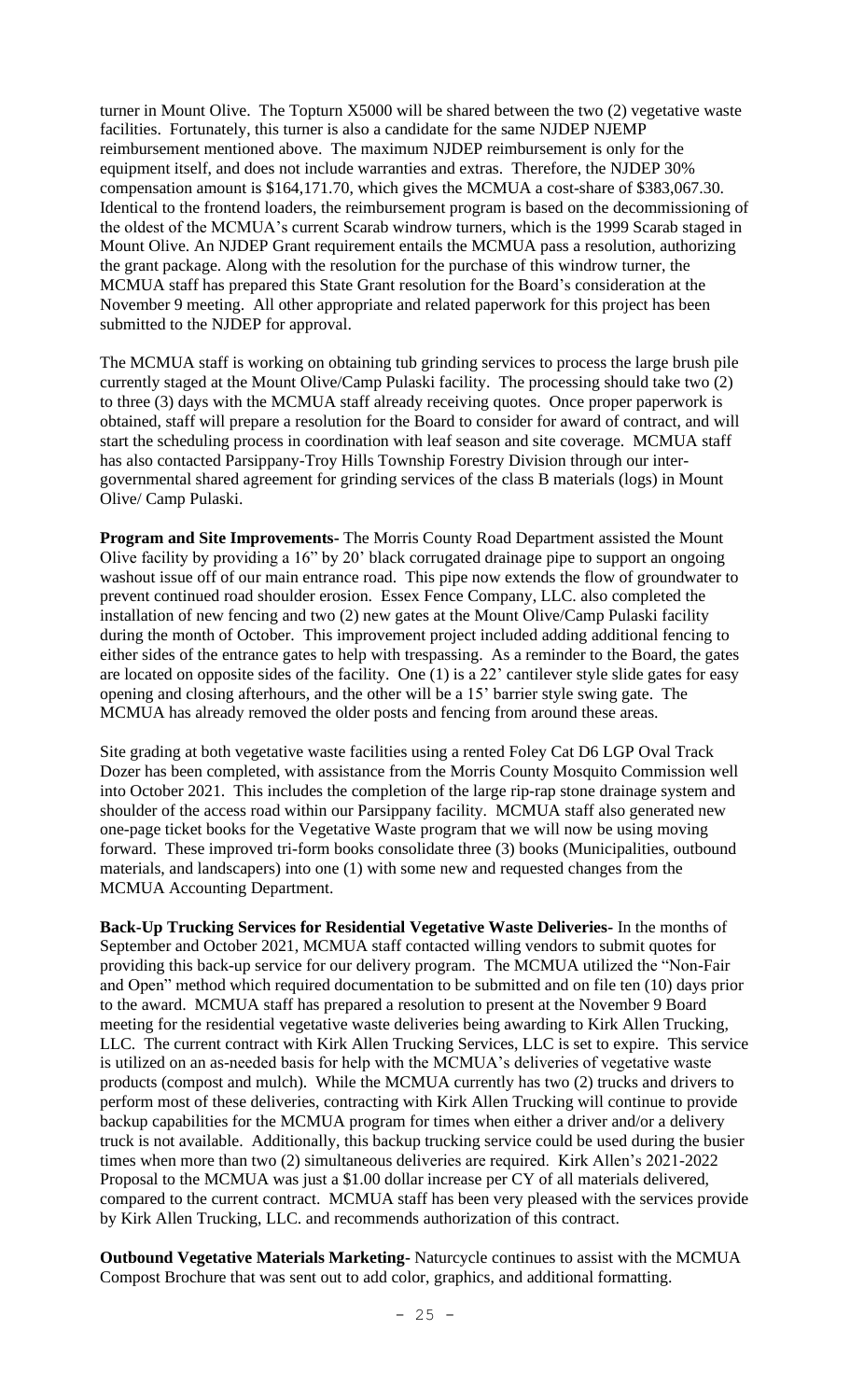Naturcycle had initial discussions with a food waste broker and prepared a proposal with options for MCMUA staff to consider in the future. Food scrap composting is something the MCMUA may consider to supplement the balance of nitrogen content found in grass at our Mount Olive facility for successful composting. The outlined proposal and next steps require additional discussion between Natucycle and the MCMUA staff. The Naturcycle memo detailing food waste potential processing for the Mount Olive/Camp Pulaski facility has been included in the Correspondence Report for the November 9 Board meeting.

Some MCMUA/Naturcycle joint projects for the Board:

- New York City Parks project- McCarey Landscaping is ordering 350 CY of screened compost from the Parsippany facility for a planting mix. Approximately 350 CY total, with McCarey Landscaping picking up about 105 CY in October 2021. The remainder is currently being scheduled.
- Promenade Park in Hudson, New York- Screened compost from the MCMUA Parsippany facility to be used in engineered soil. It is approximately 200 CY total and is scheduled for first week of November 2021.
- Cedar Hill Landscaping of New Jersey began taking screened compost from Parsippany on November 1. If the product meets their needs, Cedar Hill will take another 500 to 600 CY throughout the week.
- Naturcycle also still plans to purchase over 1,000 yards of screened material for various soil projects.

# **RECYCLING REPORT:**

Ms. Sweedy reported the following: (1) The finalized per ton rate for single stream for the month of September was +\$76.72. The preliminary rate for single stream for the month of October is +\$72.39 per ton. This is a decrease of \$4.33 per ton compared to September. This was the first month we have seen a decrease in the value to single stream pricing since the dramatic increase experience during 2021. The value of paper remained the same as last month, but the plastics dropped a bit. Aluminum was the only material to increase in October, while the other metals remained the same. The increase in value of aluminum was not enough unfortunately to overcome the loss in value of plastics, which resulted in the decrease in the value to single stream during the month of October.; (2) The Skip The Straw Campaign began on November 4. This legislation was put in place to reduce the amount of plastic waste and to reduce plastic litter. Plastic straws should be available only upon request. Those affected were service businesses which include restaurants, eat in stores and fast food businesses, each of which must also educate their employees and customers about this restriction. Consumers will still be able to purchase packages of straws and beverages pre-packaged with a straw, such as a juice box. The restriction on single use plastic straws is part of the broader State law enacted banning the sale or provision of single use plastic carry-out bags from stores and food service businesses. The Bag Ban Law will take effect in May of 2022. We plan to host a virtual meeting with regard to the Bag Ban Law on December 9, 2021 at 9 a.m. via WebEx with guest speakers, Erin Jensen of NJDEP and JoAnn Gemenden of NJ Clean Communities Council.

Ms. Sweedy asked for the Board's approval of the following Resolution:

## **RESOLUTION NO. 21-96 RESOLUTION OF THE MORRIS COUNTY MUNICIPAL UTILITIES AUTHORITY AUTHORIZING THE USE OF A STATE PURCHASING CONTRACT FOR BEYER FORD FOR 2021**

**WHEREAS**, the Morris County Municipal Utilities Authority, pursuant to N.J.S.A. 40A:11-12 and N.J.A.C. 5:34-7.29 et seq. may, by Resolution and without advertising for bids, purchase any goods or services through the State of New Jersey Cooperative Purchasing program which has been approved by the Director of the Division of Local Government Services; and

**WHEREAS,** the MCMUA has the need on a timely basis to purchase goods or services utilizing State contracts; and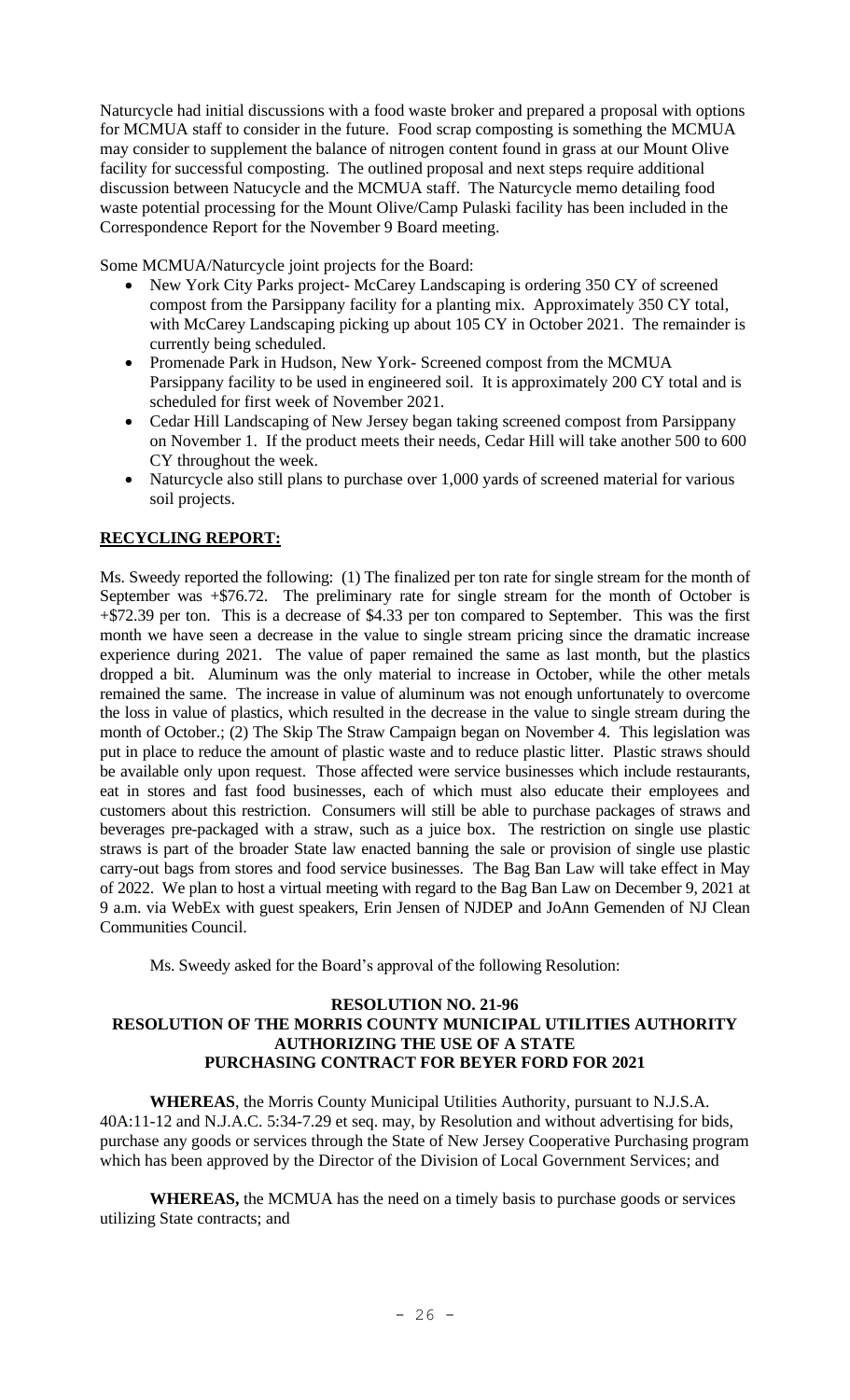**WHEREAS,** the MCMUA intends to enter into contracts with the following Referenced State Contract Vendor through this resolution and a properly executed contract, which shall be subject to all conditions applicable to the current State contracts;

| Vendor     | State Contract # | Equipment             | 2021 Budgeted |
|------------|------------------|-----------------------|---------------|
|            |                  |                       | Amount        |
| Bever Ford | 88727/T2100      | Ford F <sub>250</sub> | \$35,030.00   |

**NOW, THEREFORE, BE IT RESOLVED**, that the MCMUA authorizes the Qualified Purchasing Agent to purchase certain goods or services from Beyer Ford, an approved New Jersey State Contract Vendor on the attached list, subject to all conditions of the individual State contract; in an amount not to exceed \$35,030.00; and

**BE IT FURTHERED RESOLVED** by the MCMUA pursuant to N.J.A.C. 5:30- 5.5(b),that the certification of available funds, shall either certify the full maximum amount against the budget at the time the contract is awarded, or no contract amount shall be chargeable or certified until such time as the goods or services are ordered or otherwise called for prior to placing the order, and a certification of availability of funds is made by the Treasurer; and

**BE IT FURTHER RESOLVED,** that the duration of the contracts between the MCMUA and the Referenced State Contract Vendors shall be from **November 1, 2021** to **December 31, 2021.**

This Resolution shall take effect immediately.

# **CERTIFICATION**

I hereby certify that the foregoing Resolution was adopted by the Morris County

Municipal Utilities Authority at the Regular Meeting held on Tuesday November 9, 2021.

 MORRIS COUNTY MUNICIPAL UTILITIES AUTHORITY

By:\_\_\_\_\_\_\_\_\_\_\_\_\_\_\_\_\_\_\_\_\_\_\_\_\_\_\_\_\_\_

Christopher Dour, Chairman

ATTEST:

Marilyn Regner, Secretary

\_\_\_\_\_\_\_\_\_\_\_\_\_\_\_\_\_\_\_\_\_\_\_\_\_\_\_\_\_\_

MOTION: Mr. Hudzik made a Motion to Authorize The Use Of A State Purchasing Contract For Beyer Ford For 2021 and Mr. Guadagno seconded the Motion.

ROLL CALL: AYES: 6 NAYES: NONE ABSTENTIONS: NONE

Ms. Sweedy wished everyone a Happy America Recycles Day coming up on November 15<sup>th</sup>. This provides the opportunity to remind the Public to follow recycling guidelines and to recycle right. If you talk to anyone or email people, please wish them a Happy America Recycles Day and ask them to follow guidelines.

## **RECYCLING REPORT:**

**Tonnage and Value** – The September 2021 Republic statement was finalized in the amount of \$110,804.47. The per ton rate for single-stream was positive \$76.72, an increase of \$10.92 in comparison to the rate of \$65.80 received in August 2021. The preliminary rate for singlestream for the month of October is \$72.81/ton which is \$3.88 less than the \$76.69 paid in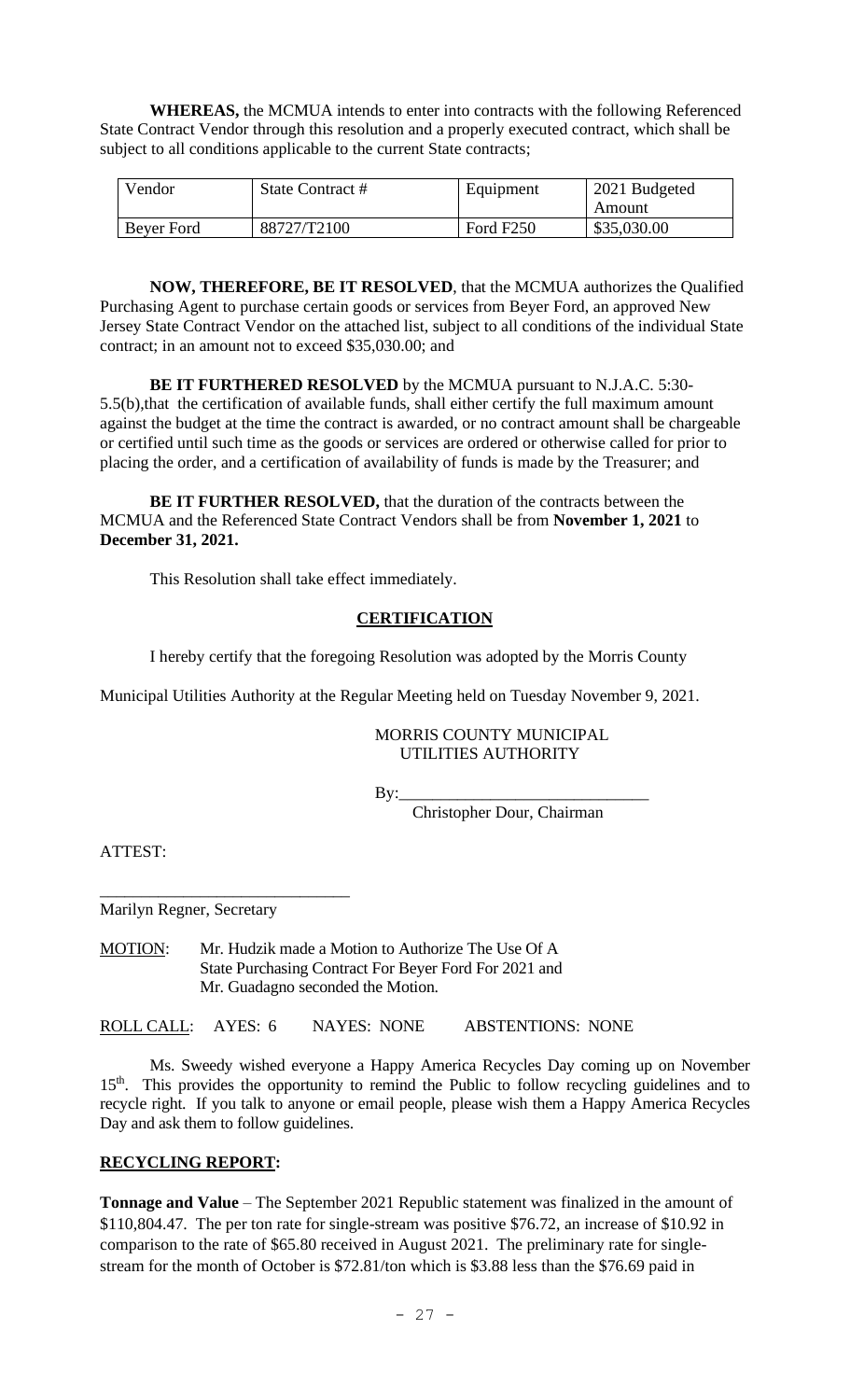September 2021. This is the first month we have seen a decrease in the value to single-stream pricing since the dramatic increase experienced so far in 2021

#### **Curbside Contract Proposals & Resolutions**

10/15/2021, staff sent a reminder regarding the need for an upcoming-shared services agreement renewal, for curbside recycling collection, to Marcie Istvan, Mine Hill Township Clerk and Kate Haroldson, Assistant to the Mayor. The current agreement will end on 12/31/21. Staff also included a panel card with the new collection dates for 2022, which can use to inform residents that the day of collection will change from Monday to Wednesday collection.

On 10/28/2021, staff met with John LaPointe, Lincoln Park Municipal Recycling Coordinator, and Rick Beyer, Director of Public Works, and presented them with a curbside recycling collection shared services proposal. Rick will provide this information to the Municipal Administrator and they will get back to us after the review. Lincoln Park currently does not utilize MCMUA recycling collection services and this would be a new customer if we enter into an agreement.

#### **Recycling Inspections and Education**

On 10/1/2021, staff returned a lost wallet to the office of Dr. Samuel Echeverri of Atlantic Health. It was discovered at the Republic Services (ReCommunity) materials recovery facility in Mine Hill Township. A press release about this story was posted on the MCMUA website.

On 10/3/21, staff exhibited at the Morristown Festival on the Green. The event was not held in 2020 due to the Covid-19 pandemic. The MCMUA focused on spreading the word about No Plastic Bags in the recycling stream. MUA staff wore shirts bearing this message and discussed the plastic bag/film contamination problems with the public. Staff also provided information about the NJ Bag Ban, which will be in effect on May 4, 2022.

On 10/5/2021, staff met with Henry Friedel, DC Collaborative, who is the supervisor on the renovation of the Dover Public Library. Staff shared recycling information including mandated recyclables, source separation, waste flow, NJ Recycling Regulations, decals, etc. Mr. Friedel will provide Bill Iselin, Municipal Recycling Coordinator for the Town of Dover, with a tonnage report for materials generated from this project.

On 10/12/2021, staff assisted Mike Flora, Investigator (solid waste), of the Morris County Office of Health Management, with the creation of a guidance booklet on solid waste, hazardous waste, and recycling requirements and mandates. Mike plans to use the booklet for training new CEHA staff.

On 10/20/21, Eric Gabrielson of Republic Services contacted the MCMUA with regard to a contaminated load of recyclables that was delivered to the MRF from a recycling compactor unit in Morristown. The compactor unit holds recyclables from the Morris County Administration building and Courthouse. The load contained many plastic bags. Eric requested the MCMUA prevent this from reoccurring. Staff reached out to Mike Drury, of Morris County Buildings and Grounds department with regard to unacceptable materials and sent photos. Staff is waiting to hear from Mike Drury to set up a meeting date to discuss the issues.

On 10/22/21, staff conducted recycling inspections at the Hilltop School and Mountain View School in Mendham Borough and the Mendham Township Elementary School and Middle School in Mendham Township. Plastic bags and film were found in recycling dumpsters. The inspection report details and photos will be provided to the Facilities Director, Principals and MRC (municipal recycling coordinator).

On 10/25/21, staff conducted recycling inspections at the Borough School and Mountain Way School in Morris Plains Borough. Plastic bags and film were found in recycling dumpsters and paper was found in the trash at the Mountain Way School. The lids on the recycling dumpster at the Borough School needs to be replaced. The inspection report details and photos will be provided to the Facilities Director, Principals and MRC (municipal recycling coordinator).

On 10/26/2021, staff gave a presentation to employees at the Morris County office of Health Management (CEHA). The presentation provided an overview about the MCMUA and the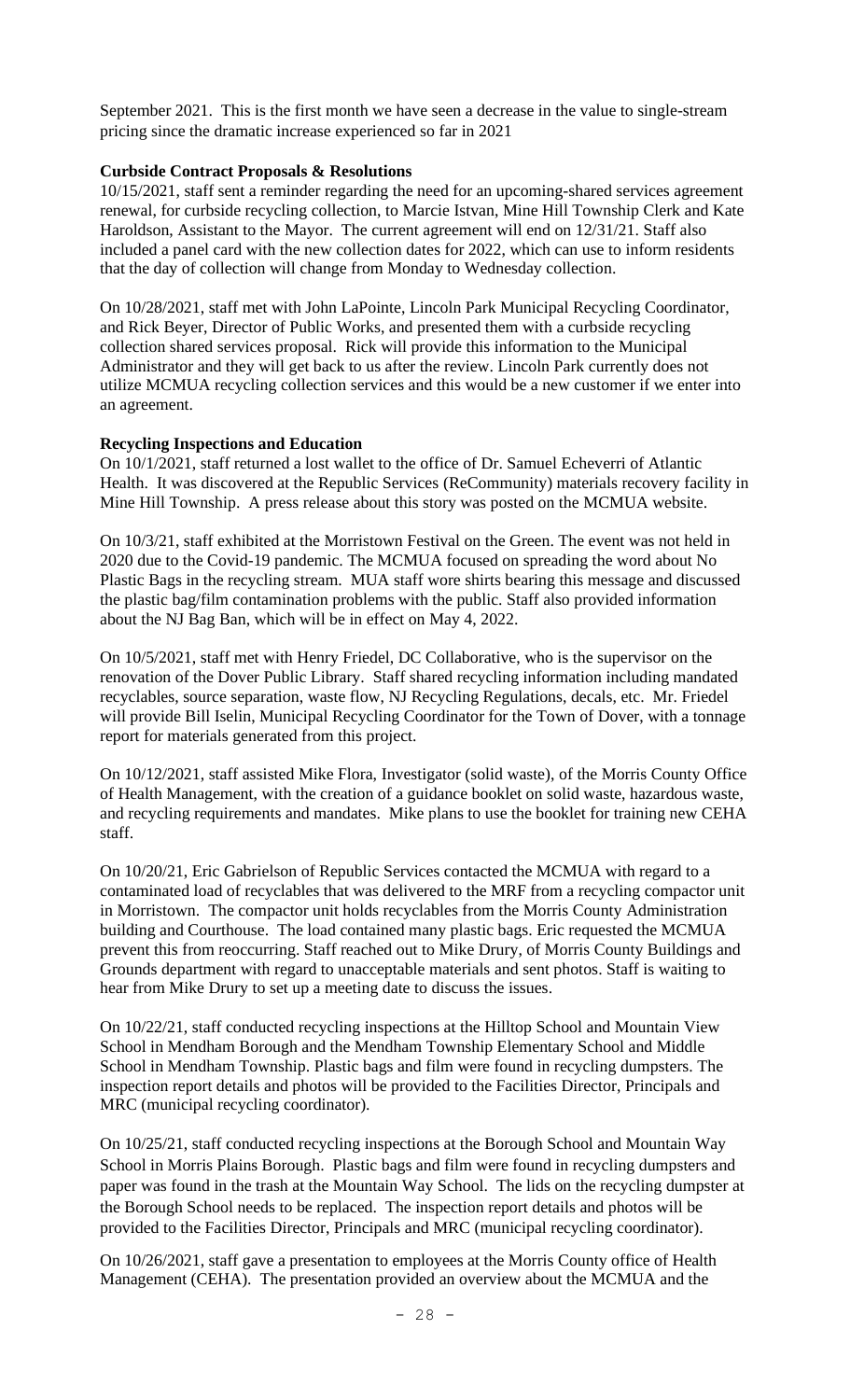Morris County Solid Waste Management plan. Staff also provided details about recycling mandates, vegetative and household hazardous waste. Staff answered many questions and were pleased with the discussion. This department will be responsible for conducting inspections and enforcement with regard to the Bag Ban Law in 2022.

On 10/27/2021, staff along with Kellie Ann Keyes, Roxbury Township Municipal Recycling Coordinator, conducted a recycling inspection at the new QuickChek on Route 206, Roxbury Township. Staff met with the Store Manager, Robert Ely; Asst. Manager, Jennifer; and Gas Station Manager, Jay. They have one set of recycling/trash containers outside the building, but no recycling containers inside. Their corporate management team told them that the town only required cardboard to be recycled. Waste Management is the trash and single-stream hauler. WM gave them no education, but did put a single-stream sticker on the outside dumpster. Staff provided recycling information and list of mandated recyclables to the managers. They plan to get recycling containers in the kitchen area for #10 steel (tin) cans and plastic milk jugs as soon as possible. Kellie Ann is contacting the corporate headquarters regarding mandated recycling, tonnage reporting, putting more recycling containers outside, and placing recycling containers in the store.

On 10/27/21, staff provided Brian Reed, Town of Boonton Recycling Coordinator, with information about mandated recyclable materials and provided links to the Morris County Solid Waste Management Plan.

# **ANJR Fall 2021 Webinar Series, October 6, 13 & 20**

The MCMUA invited the Morris County Municipal Recycling Coordinators (one from each municipality) to attend the webinar series as part of the recycling education plan proposed in the 2020 REA Grant. Municipal Recycling Coordinators could designate an alternate representative from their municipality to attend, if they were unavailable. ANJR, the Association of NJ Recyclers, did an outstanding job of securing excellent speakers that provided valuable information and resources. NJDEP Commissioner, Shawn LaTourette, has been incredibly supportive of recycling efforts Statewide and was an excellent speaker!

On 10/6/21, staff and municipal recycling coordinators attended the virtual ANJR webinar. The speakers included Carole Tolmachewich, Middlesex County District Coordinator on Avoid the Spark campaign, April Mandusic, Recycle Coach Education Specialist on alerting the public about fire hazards created by rechargeable batteries, and David Keeling, Regional Sales Manager, Appliance Recycling Center of America, Inc. (ARCA) on their appliance-recycling program.

On 10/13/21, staff and municipal recycling coordinators attended the second virtual ANJR webinar. The speakers included Gary Sondermeyer, Bayshore Recycling Corp., on NJ Sustainable Organic Material Management Plan (SOMMP). The other speakers included Catherine Choudhry and Richard Eubanks, Westfield Green Team Co-Chairs; Westfield's Recycling Coordinator; Benjamin Cohen; Cranford NJ Green Team; Johanna Luttrell, Ridgewood Recycling Program Aide; and Andrew Johnston: on food waste pilot recycling programs on the municipal level; also Arielle Bernard, Waste Management Sales Support manager of CORe, on the CORe Facility's collected food waste recycling process.

On 10/20/2021, staff and municipal recycling coordinators attended the third virtual ANJR webinar. Speakers were DEP Commissioner, Shawn LaTourette; JoAnn Germendan, Executive Director, NJ Clean Communities Council, on preparations for the Bag Ban; Heidi Sanborn, Sustainability Action Council on the circular economy and CA legislation; Jim Lawler of Sims regarding plastics' markets; Steve Rinaldi, NJDEP Awards.

### **ANJEC (Association of New Jersey Environmental Commissions) 2021 Congress**

On 10/22/21, staff attended the ANJEC session. NJDEP Commissioner Shawn M. LaTourette was the featured speaker. He spoke about the NJDEP's current five key priorities.

1) Reduce the impacts of climate change. The Commissioner spoke passionately about the need for New Jersey to plan for climate resilience. Tropical storm Ida should not have been a tragedy; people should not have died from floodwaters. He wants municipalities to form Storm Water Utilities. The NJDEP will support all towns in this endeavor. Storm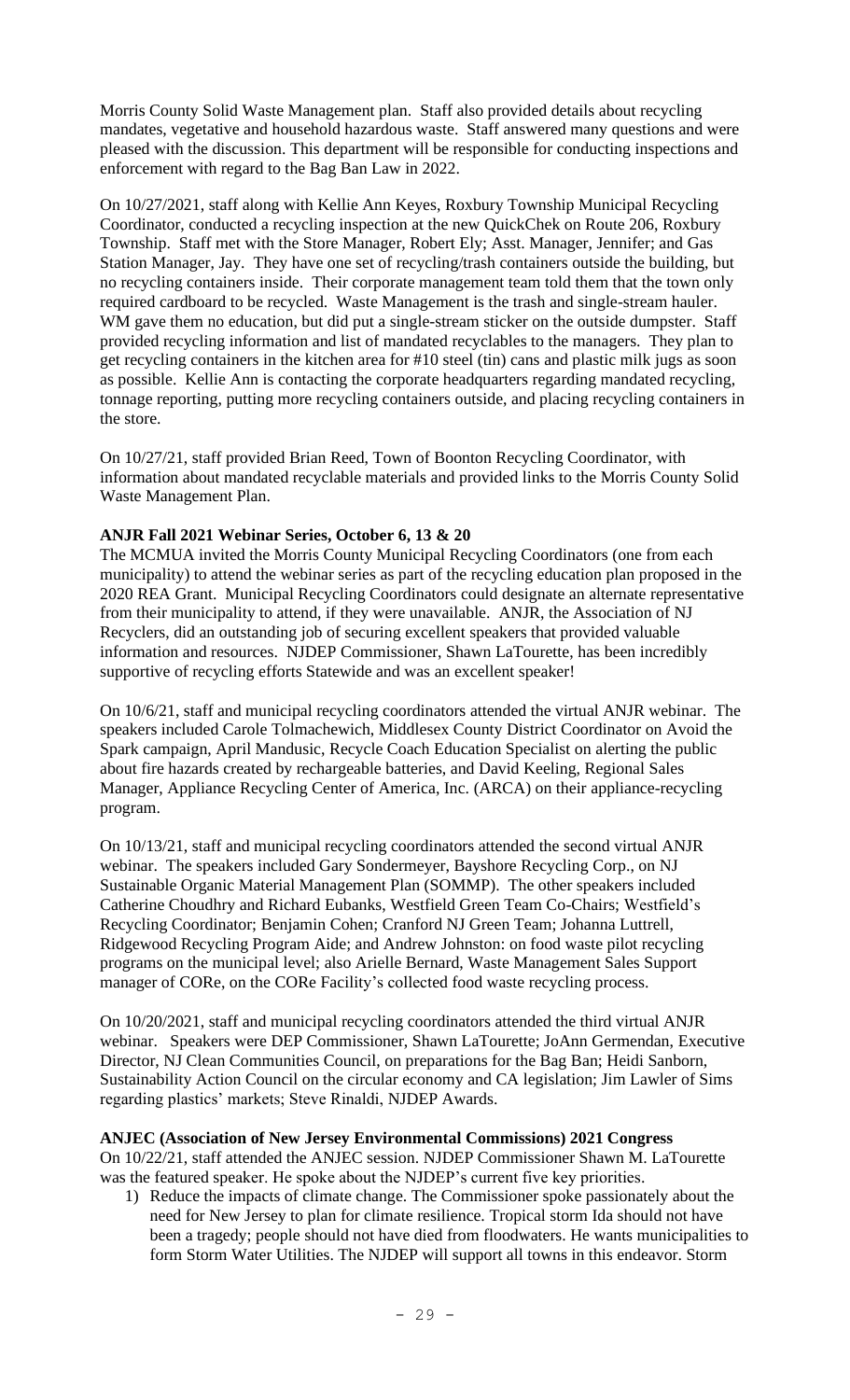water management must be a priority. Flood plains need to be safe and green infrastructure is a key to this success.

- 2) Protect New Jersey's waterways by removing chemicals and other contaminates.
- 3) Revitalize underserved communities. New Jersey has the strongest environmental justice law in the Country.
- 4) Preserve natural and historic resources in the state by enhancing forestry programs and increasing access to natural and historical places.
- 5) Strengthen the NJDEP. It is experiencing growing pains caused by changes in the work force. The department will focus on getting new talent who are invested in New Jersey's environment.

#### **Clean Communities**

## **October Road Cleanups**

**October 7**, **2021**: Berkshire Valley Road in Jefferson Twp. Bags of trash: 44 Bags of recyclables: 34 Total miles  $= 2.5$  (5 linear) Note: This was the largest amount of litter collected on this stretch of road in the past six years.

**October 14, 2021:** Edwards Road, New Road, Route 280 East and West bound ramps, and Ridgedale Avenue, in Parsippany and East Hanover. Bags of trash, 57 Bags of recyclables, 22 Total miles  $= 2.5$  (5 linear) Note: This was the largest amount of litter removed from this stretch of road ever! In addition, the large items removed included: 2 large TVs and 1 dehumidifier.

**October 21, 2021:** Mendham Road in Chester and Mendham Townships. Bags of trash, 18 Bags of recyclables, 10 Total miles  $= 2.5$  (5 linear)

**Clean Communities Educational Program** – none during the month of October

On 10/27/21, staff emailed Clean Communities and Recycling Coordinators a reminder about the Ban on Single-use Straws that is effective as of November 4. 2021. Single-use straws will be provided upon request only starting in November.

10/28/21, staff emailed Clean Communities and Recycling Coordinators an invitation to the virtual meeting on December 9, at 9 a.m., via WebEx about the Bag Ban Law. Guest Speakers will include Erin Jensen of NJDEP and JoAnn Gemenden of the NJ Clean Communities Council. The meeting will count as 1.5 recertification credits for Certified Recycling Professionals and Clean Communities Coordinators.

On 10/29/21, staff emailed Clean Communities Coordinators a copy of the letter sent to Mayors from the NJDEP with regard to the Bag Ban Law that will become effective in May of 2022. This letter, along with the Bag Ban information flyer, that is available in both English and Spanish, will provide municipal coordinators with educational outreach materials for local businesses.

#### **OLD BUSINESS:**

There being no Old Business, this portion of the meeting was closed.

### **NEW BUSINESS:**

In Ms. Szwak's absence, Mr. Gindoff to give an update on the Open Space that she provided him. Mr. Gindoff reported that the County Open Space Trust Fund Committee met on October 19<sup>th</sup> to decide upon this year's awards. There were apparently five Applicants submitted for funding this year. One from Montville Township, one from Morristown, one was the Trust For Public Land with Chatham Township, another in Dover and finally, one site in Parsippany. The Committee had up to \$1.3 million dollars to fund this year and the Commissioners are anticipated on approving